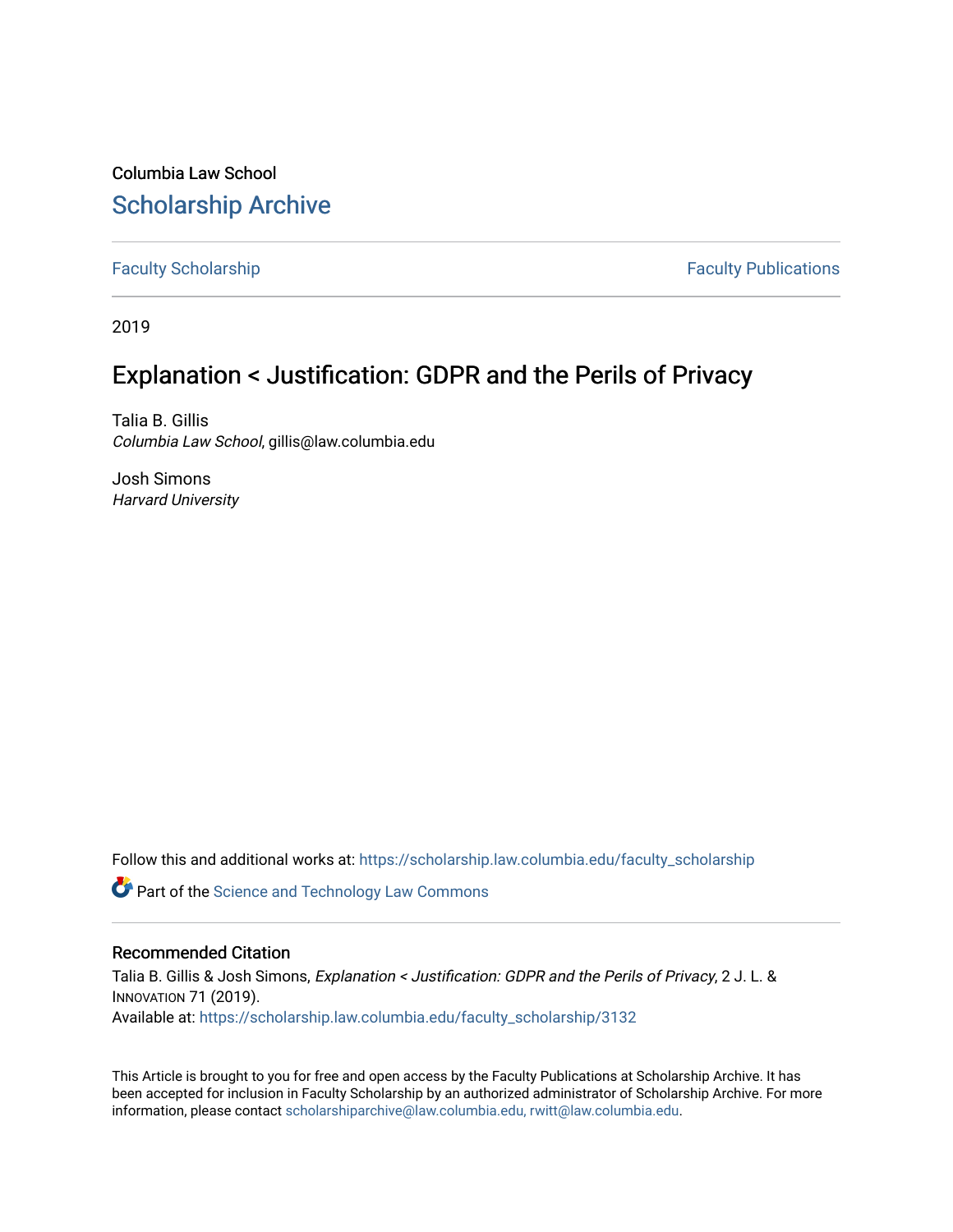# ARTICLE

# EXPLANATION < JUSTIFICATION: GDPR AND THE PERILS OF PRIVACY

#### TALIA B. GILLIS AND JOSH SIMONS[†](#page-1-0)

*The European Union's General Data Protection Regulation (GDPR) is the most comprehensive legislation yet enacted to govern algorithmic decision-making. Its reception has been dominated by a debate about whether it contains an individual right to an explanation of algorithmic decision-making. We argue that this debate is misguided in both the concepts it invokes and in its broader vision of accountability in modern democracies. It is justification that should guide approaches to governing algorithmic decision-making, not simply explanation. The form of justification – who is justifying what to whom – should determine the appropriate form of explanation. This suggests a sharper focus on systemic accountability, rather than technical explanations of models to isolated, rights-bearing individuals. We argue that the debate about the governance of algorithmic decision-making is hampered by its excessive focus on privacy. Moving beyond the privacy frame allows us to focus on institutions rather than individuals and on decision-making systems rather than the inner workings of algorithms. Future regulatory provisions should develop mechanisms within modern democracies to secure systemic accountability over time in the governance of algorithmic decision-making systems.*

<span id="page-1-0"></span><sup>†</sup> Talia Gillis is an Empirical Law and Finance Fellow and SJD candidate at Harvard Law School, and a PhD candidate in Business Economics. Josh Simons is a PhD candidate in Government at Harvard University. He is a Graduate Fellow at the Edmond J. Safra Centre for Ethics and an Affiliate at the Berkman Klein Centre for Internet and Society.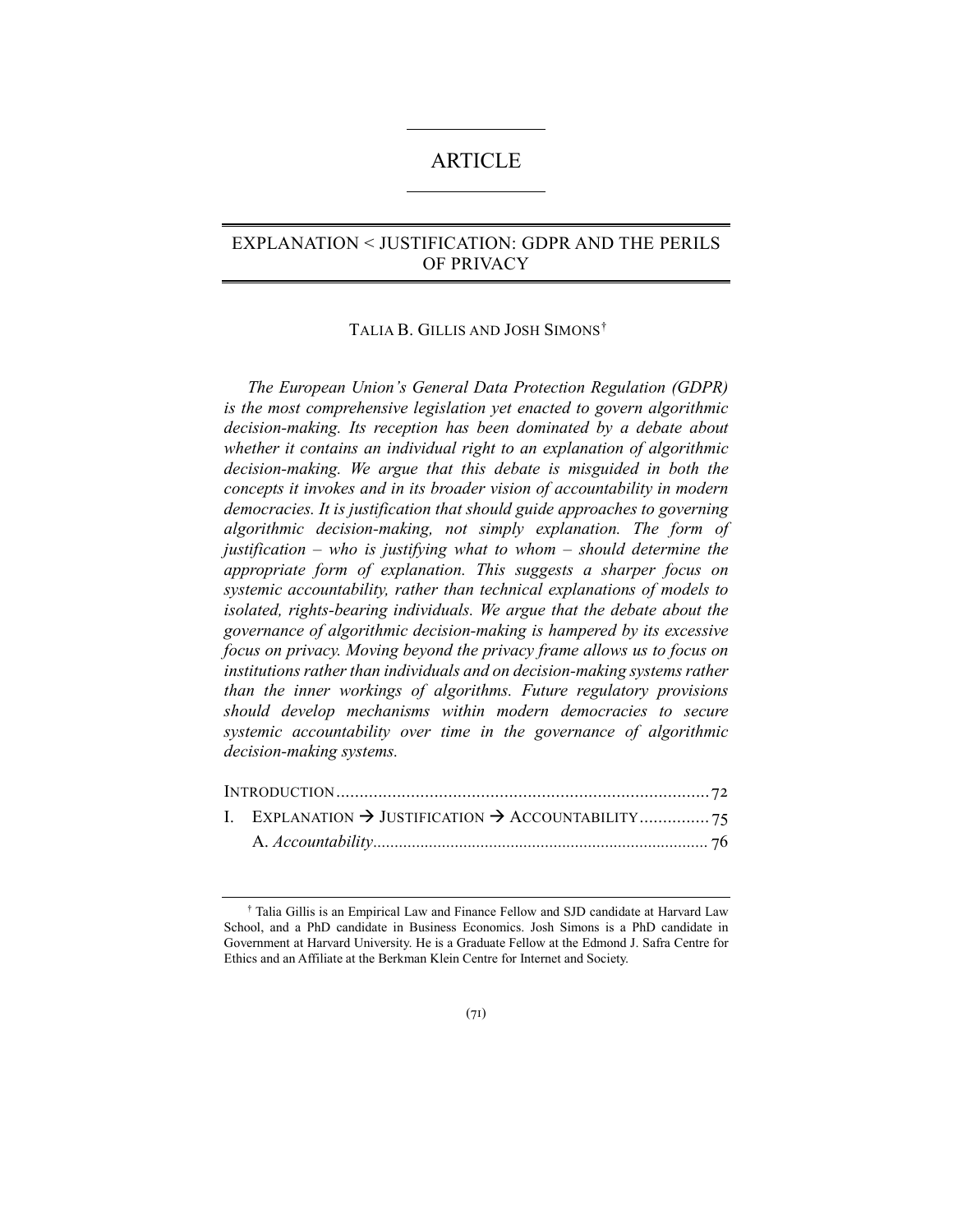|  | II. SYSTEMIC ACCOUNTABILITY, JUSTIFICATION, AND THE |  |  |
|--|-----------------------------------------------------|--|--|
|  |                                                     |  |  |
|  |                                                     |  |  |
|  |                                                     |  |  |
|  |                                                     |  |  |

#### **INTRODUCTION**

The European Union's General Data Protection Regulation (GDPR) is the most comprehensive legislation yet enacted to govern algorithmic decision-making. Its scope is supra-national, shaping the data protection practices of companies operating throughout the world's most prosperous integrated economic area. It establishes enforcement mechanisms with bite, threatening companies with fines of up to 4 percent of global turnover for the most serious violations. Yet the GDPR's focus is not decision-making, but privacy. This is the product of history. The primary protagonists of current debates about governing algorithmic decision-making are privacy scholars. We believe this privacy lens has distorted interpretations of the GDPR's approach to governing algorithmic decision-making. That approach reaches beyond an individual right to explanation, to establish provisions that aim to build systemic accountability over time.

This paper examines those provisions. We explore the tools the GDPR provides for ensuring that institutions justify their use of algorithmic decision-making systems, to both regulators and individuals subject to their decisions. Our aim is not simply to interpret the GDPR, though we side with scholars who argue that the main text of the GDPR must be read in conjunction with surrounding 'soft-law', including the Recitals, Article 29 Working Party (A29WP) guidance, and the interpretations of authorities mandated with enforcing its provisions.<sup>[1](#page-2-0)</sup> Rather, our aim is to step back and examine the concepts that underpin the right to explanation debate, and the broader challenge of regulating algorithmic decision-making. We make three arguments.

<span id="page-2-0"></span><sup>1</sup> *See* Margot E. Kaminski, *Binary Governance: Lessons From the GDPR's Approach to Algorithmic Accountability*, 92 S. CAL. L. REV. (forthcoming 2019), at 48; Margot E. Kaminski, *The Right to Explanation, Explained*, 34 BERKELEY TECH. L.J. 189, 197-199 (2019); Bryan Casey et al., *Rethinking Explainable Machines: The GDPR's 'Right to Explanation' Debate and the Rise of Algorithmic Audits in Enterprise*, 34 BERKELEY TECH. L.J. 143 (2019).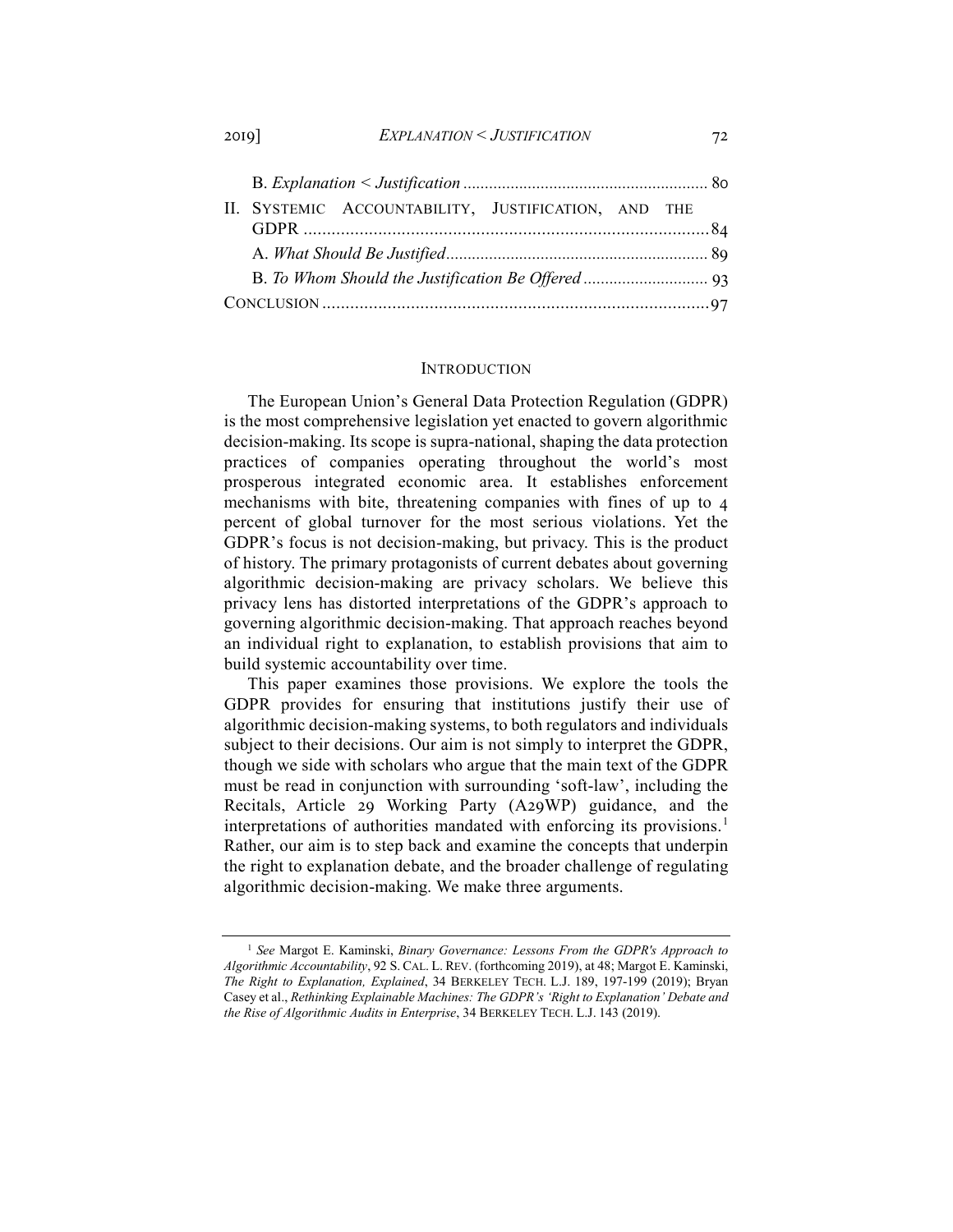First, we argue that accountability is the foundational goal that should guide approaches to governing algorithmic decision-making. Accountability is achieved when an institution must justify its choices about how it developed and implemented its decision-making procedure, including the use of statistical techniques or machine learning, to an individual or institution with meaningful powers of oversight and enforcement. Accountability produces instrumental benefits, including encouraging the use of decision-making procedures that are consistent and verifiable, and providing mechanisms for identifying and addressing discrimination and injustice.<sup>[2](#page-3-0)</sup> However, we argue that accountability is the foundational goal because of its intrinsic, rather than its instrumental value. Accountability is constitutive of democratic self-governance. It is part of what it means for a citizenry to authorize in an ongoing way the complex decision-making systems whose recommendations shape their lives. Other goals discussed in the literature are all in some way means to securing accountability. Individual explanations of algorithmic systems are valuable if and when they enable institutions to justify those systems to individuals and regulators, but they may not always further this end.<sup>[3](#page-3-1)</sup> Transparency may be necessary for some forms of accountability, but neither constitutes nor is entirely sufficient for accountability.[4](#page-3-2) In other words, accountability requires justification and justification requires explanation. The form of each should determine the form of the others.

Second, we distinguish between different forms of justification required to attain systemic accountability and consider the appropriate form of explanation in each. Recent scholarship has debated whether a right to an explanation exists in the GDPR, and if so, what its content might be. We argue that the form this explanation should take must depend on the form of accountability being pursued. By separating out different forms of justification, we set out how a 'right to explanation' (a "RtE") might further the aim of accountability, and how it might

<span id="page-3-0"></span><sup>2</sup> Jeremy Waldron, *Accountability: Fundamental to Democracy* 26 (NYU Pub. Law & Legal Theory Research Paper Series, Working Paper No. 14-13, Apr. 2014), https://papers.ssrn.com/abstract=2410812; MATTHEW V. FLINDERS, THE POLITICS OF ACCOUNTABILITY IN THE MODERN STATE (Aldershot: Ashgate 2001); ADAM PRZEWORSKI, SUSAN CAROL STOKES, AND BERNARD MANIN, DEMOCRACY, ACCOUNTABILITY, AND REPRESENTATION (Cambridge Univ. Press 1999).

<span id="page-3-1"></span><sup>3</sup> *See, e.g.,* Andrew D. Selbst & Solon Barocas, *The Intuitive Appeal of Explainable Machines*, 87 FORDHAM L. REV. 1085 (2018).

<span id="page-3-2"></span><sup>4</sup> *See generally* Mike Ananny & Kate Crawford, *Seeing without Knowing: Limitations of the Transparency Ideal and Its Application to Algorithmic Accountability*, 20 NEW MEDIA & SOC'Y 973 (2016); Tal Z. Zarsky, *Transparent Predictions*, 2013 U. ILL. L. REV. 1503, 1530 (2013).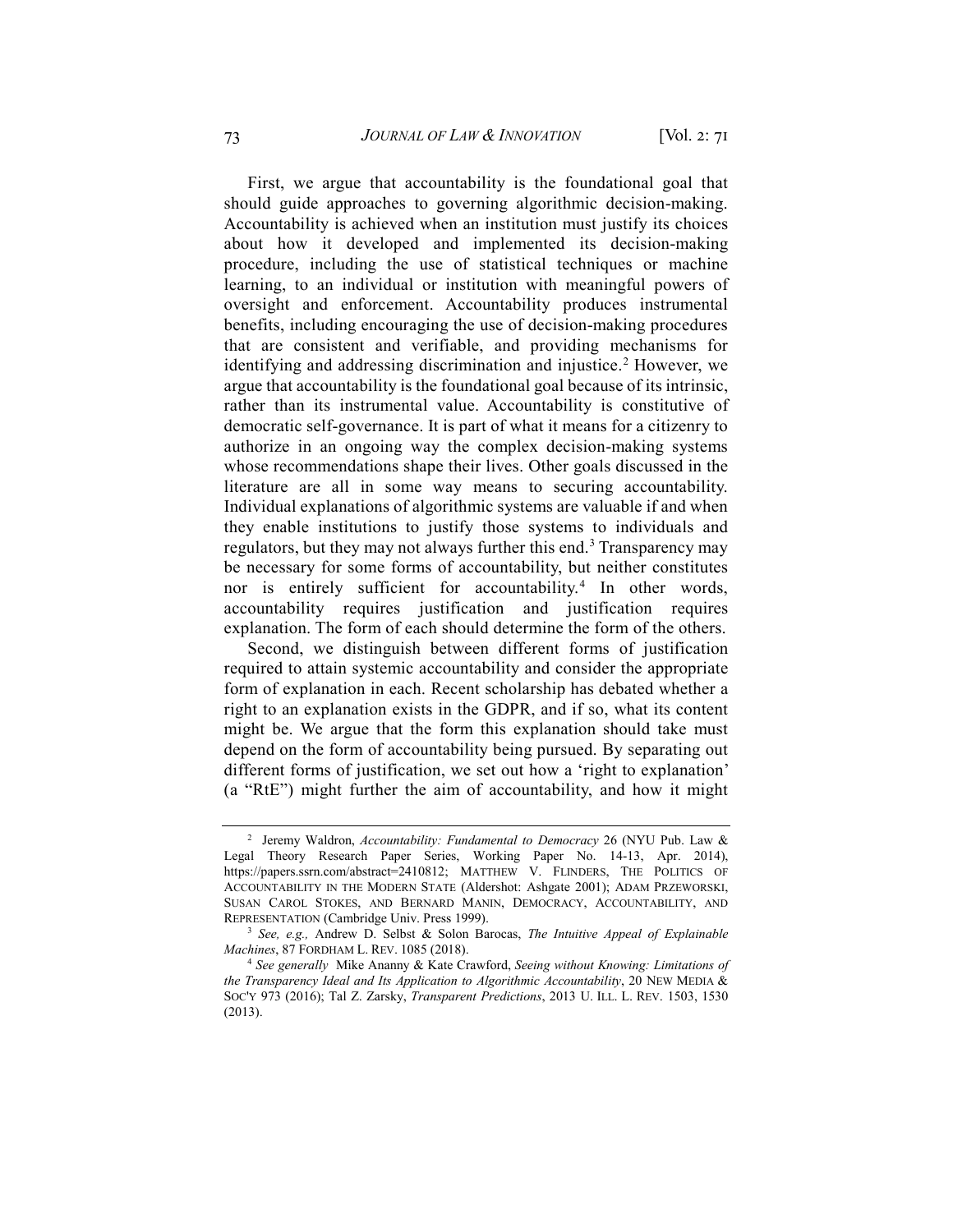hinder it. We argue that the technical explanation of a statistical or machine learning model is not sufficient for an institution to justify its decision-making procedure. Furthermore, we argue that such a technical explanation may even distract from the most important provisions of the GDPR for securing systemic accountability.<sup>[5](#page-4-0)</sup> These include two crucial components. First, a range of mechanisms for ensuring that institutions justify their choices in the design and implementation of algorithmic decision-making systems – the critical *ex ante* stage in machine learning – including their broader policy and commercial aims. Second, that these mechanisms ensure justifications are offered to regulators with the necessary information, resources and powers, not simply isolated, rights-bearing individuals with limited information and expertise.

Third, we argue that the GDPR's focus on privacy underpins some of its most significant limits. We identify three such limits, some of which are about the law itself, others about recent interpretations of the law. First, recent interpretations of the law mistakenly focus on the actual algorithms and machine learning models, rather than the broader policy and commercial environment in which they are deployed. The aims an institution has in designing and implementing an algorithmic decision-making system shape the workings of the algorithm or model itself, but receive far less attention, at least in the interpretive literature. Second, the law itself is constrained by its focus on individual rights. Machine learning, the most common form of algorithmic decisionmaking, makes information about the design and implementation about the overall system critical to exercising meaningful oversight. Information about individual decisions will not enable individuals to grasp of the nature of the system whose decisions shape their lives, or enhance their capacity to demand a justification from the powerful institutions that designed it. For related reasons, the notice and consent framework is not an adequate mechanism by which to ensure meaningful institutional accountability. Third, the GDPR and the literature surrounding it have no satisfactory account of how its provisions are to be subject to democratic oversight. Accountability matters because it is constitutive of democratic self-government. Future regulatory provisions must focus more directly on developing mechanisms within modern democracies that can secure accountability in the governance of algorithmic decision-making systems.

<span id="page-4-0"></span><sup>5</sup> *See, e.g.,* Lillian Edwards & Michael Veale, *Slave to the Algorithm? Why a 'Right to an Explanation' Is Probably Not the Remedy You Are Looking For*, 16 DUKE L. & TECH. REV. 19, 65-67 (2017); Lilian Edwards & Michael Veale, *Enslaving the Algorithm: From a "Right to an Explanation" to a "Right to Better Decisions"?*, 16 IEEE SEC. & PRIV. 46, 50 (2018).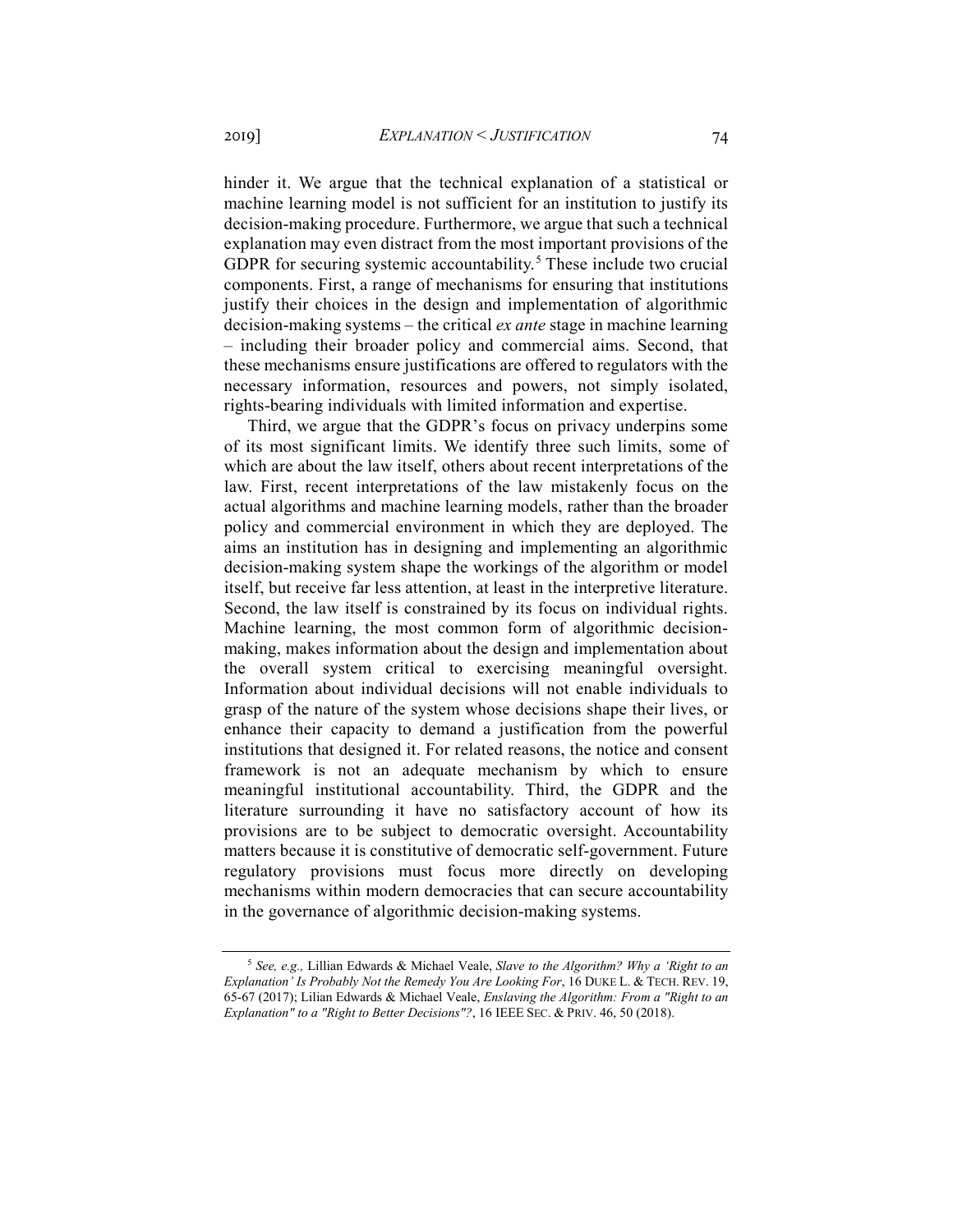The paper proceeds in two sections. The first contains our conceptual argument. We begin by arguing that accountability is the foundational goal that should guide approaches to governing algorithmic decisionmaking. Explanations are instrumentally valuable insofar as they enable the process of giving and receiving justifications that constitutes accountability in a democracy. The second draws out the implications of this argument for interpreting the GDPR and for approaches to governing algorithmic decision-making more broadly. We focus specifically on machine learning in this paper. Though we are interested more broadly in governance approaches to algorithmic decisionmaking, focusing specifically on machine learning draws attention to the most acute practical and theoretical challenges. We focus our discussion on governing the use of machine learning in the private rather than the public sector.

We end by setting out some of the ways in which the limits to recent interpretations of the GDPR are related to their framing in terms of privacy. The challenges we face when developing governance systems for algorithmic decision-making go beyond concerns that can usefully be understood in terms of privacy.

#### I. EXPLANATION  $\rightarrow$  JUSTIFICATION  $\rightarrow$  ACCOUNTABILITY

This section outlines our conceptual argument. First, we argue that accountability is the foundational goal. It should guide our interpretations of the GDPR. It should also drive the questions we pose, and the answers we advance, as we confront the broader task of developing a comprehensive approach to governing algorithmic decision-making. Second, we consider the implications this has for the other concepts invoked in the debate about whether a right to explanation exists in the GDPR (hereafter the RtE debate). The most obvious is explanation itself, providing explanations of the logic of a machine learning model to ensure that its operation is, in some way, comprehensible to external human observers. Explanations are said to be valuable because there is something inherently important about individuals understanding the systems to which they are subject, that is, because they respect individual autonomy; and also because such understanding is instrumentally important, for individuals to challenge decisions or to identify bias and discrimination.[6](#page-5-0) We argue that

<span id="page-5-0"></span><sup>6</sup> *See* Gianclaudio Malgieri & Giovanni Comandé, *Why a Right to Legibility of Automated Decision-Making Exists in the General Data Protection Regulation*, 7 INT'L DATA PRIV. L. 243, 250 (2017); Selbst & Barocas, *supra* note 3, at 40-46.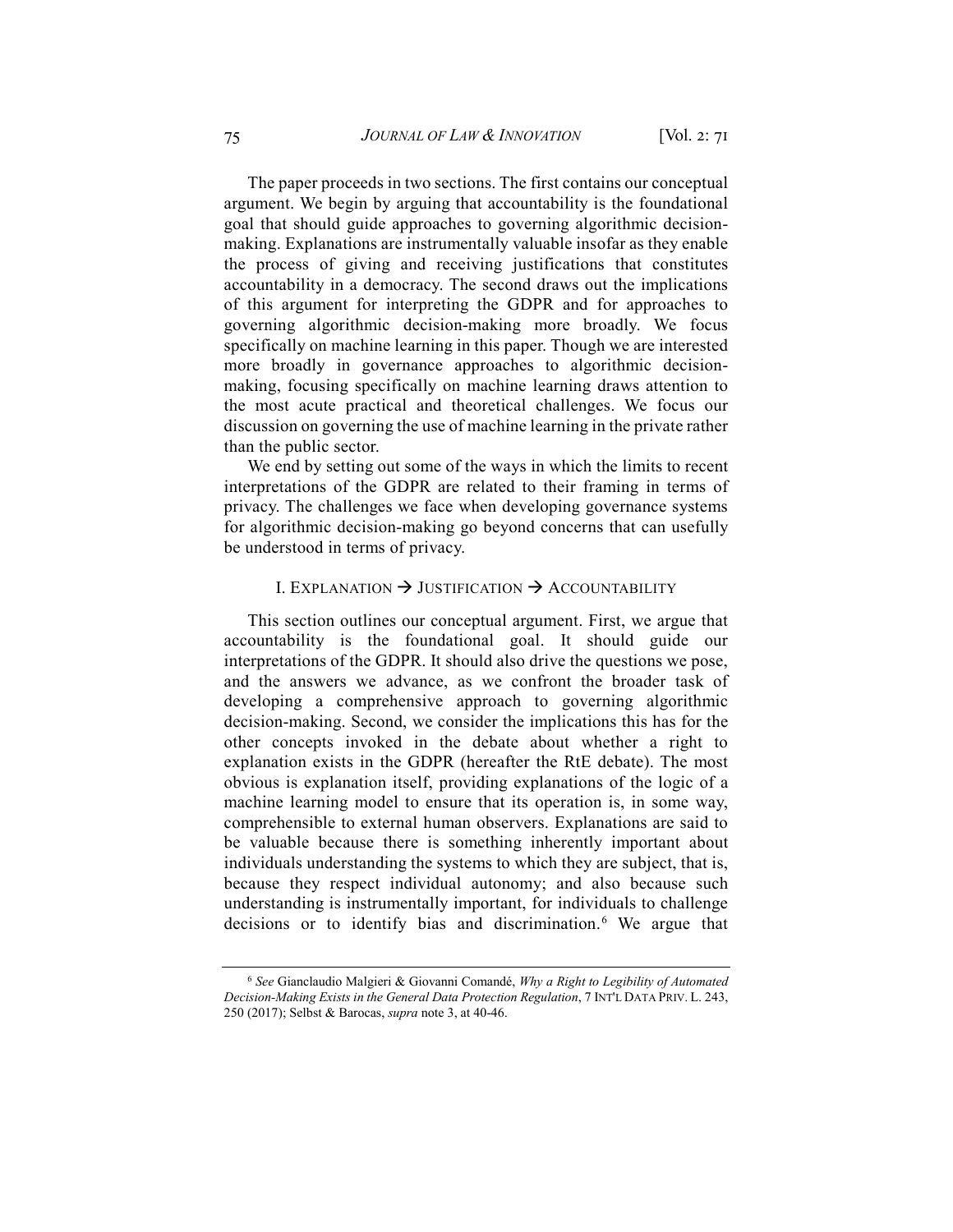explanations of machine learning models are valuable if and when they are a means to provide justifications of the broader decision-making procedure. What matters is justifying why the rules are the way they are; explaining what the rules are must further this end.

The focus on individual, technical explanations has been driven by an uncritical bent towards transparency. Transparency is thought to matter because to see is to know, and knowledge is power. Transparency provides the information required for governance and oversight.<sup>[7](#page-6-0)</sup> This is a mistake. Like explanation, transparency is an instrumental good. Transparency matters if and when it is required to further the aim of systemic accountability. These concepts are important not only for the RtE debate, but for thinking more broadly about the central aims that should guide any approach to governing algorithmic decision-making. This section aims to make progress towards such conceptual clarity.

#### A. *Accountability*

Accountability, we submit, is the foundational concept. It is the motivation that drives arguments for transparency and for various forms of explanation in machine learning. It should be the central aim of all approaches to governing decision-making using machine learning. It is therefore important to be clear about what accountability is and why it is valuable.

Accountability is about vertical power. Accountability empowers those who might otherwise be powerless, demanding that those who wield power over them offer an account of their conduct. In the modern world, its most familiar form is democratic accountability, in which those who control the apparatus of well-organized territorial states must offer an account of their conduct to citizens subject to their power. Democratic accountability, as Jeremy Waldron puts it, confers "authority on those who are otherwise powerless over those who are well endowed with power."[8](#page-6-1) More generally, accountability can be said to pertain in the following structure. Party A is accountable to party B with respect to its conduct C, if A has an obligation to provide B with some justification for C, and may face some form of sanction if B finds A's justification to be inadequate.<sup>9</sup>

<span id="page-6-0"></span><sup>7</sup> *See* Ananny & Crawford, *supra* note 4, at 974-977; Zarsky, *supra* note 4, at 1533; *See generally,* DAVID BRIN, THE TRANSPARENT SOCIETY: WILL TECHNOLOGY FORCE US TO CHOOSE BETWEEN PRIVACY AND FREEDOM? (1998).

<sup>8</sup> *See* Waldron, *supra* note 2.

<span id="page-6-2"></span><span id="page-6-1"></span><sup>9</sup> *See* Reuben Binns, *Algorithmic Accountability and Public Reason*, 31 PHIL. & TECH. 543, 544 (2018); *see generally* MARK BOVENS ET AL., THE OXFORD HANDBOOK OF PUBLIC ACCOUNTABILITY (2014).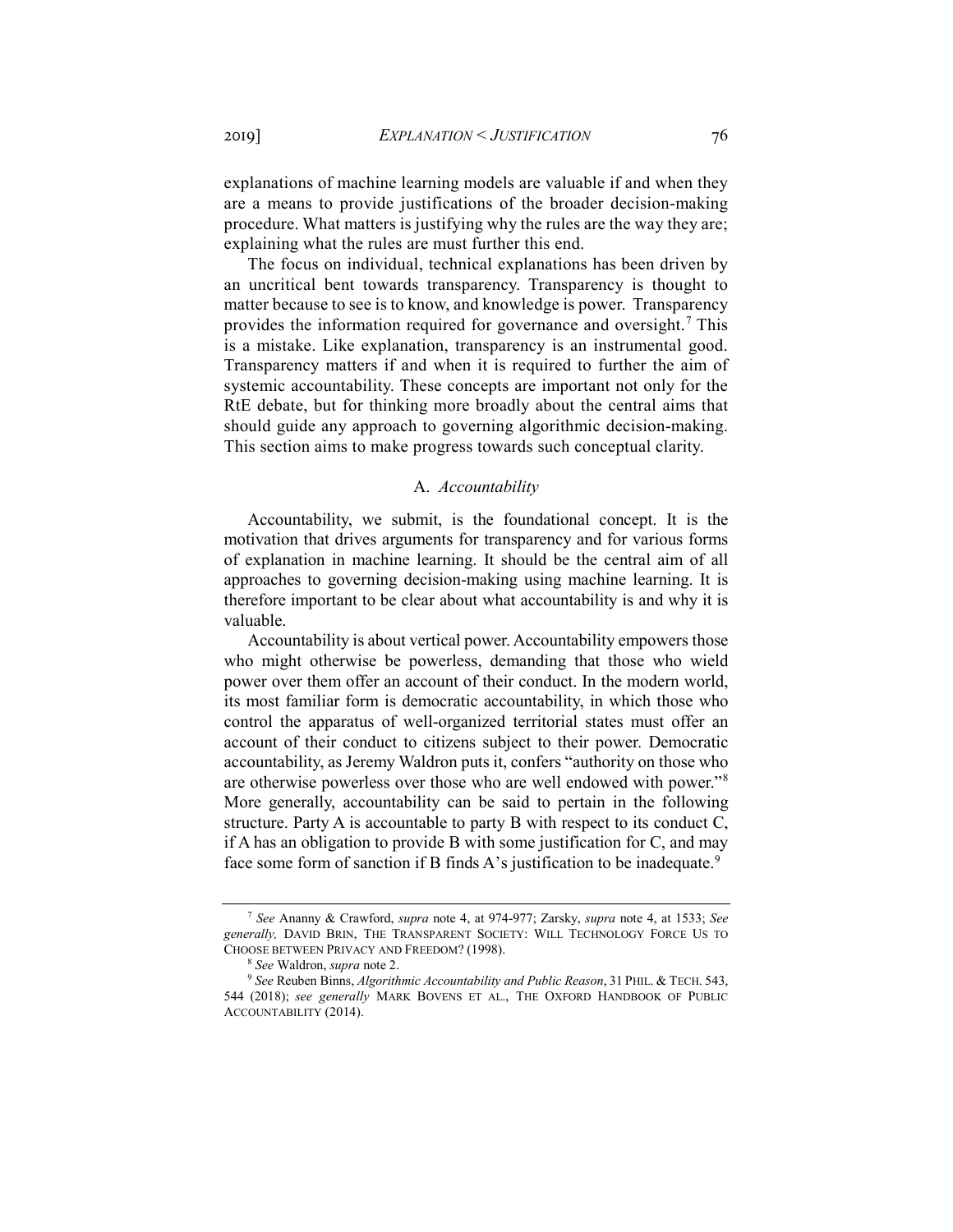This is the principal-agent of accountability.<sup>[10](#page-7-0)</sup> Accountability requires an agent, such as rulers, to justify their conduct to a principal, such as an electorate, subject to sanction through a range of mechanisms, most obviously, elections. The agent's exercise of power is shaped by the knowledge of the principal's inevitable judgement. Accountability ensures that those with power must justify their decisions to those who they will affect. Much like the threat of punishment, the idea is that this will change the behaviour of those decision-makers for the better.<sup>[11](#page-7-1)</sup> To apply this view of accountability to decision-making procedures that use machine learning, let us suppose accountability pertains when: An institution (Party A) must justify its choices about how it developed and implemented its decision-making procedure (Conduct C), including the use of statistical techniques or machine learning, to an individual or institution with meaningful powers of oversight and enforcement (Party B).

Accountability can secure a range of instrumental benefits. It encourages institutions to use decision-making procedures that are consistent and verifiable, as consistency and verifiability tend to make for more persuasive justifications. It encourages institutions to identify discrimination in their decision-making procedures, and where possible, to address it in the design stage.[12](#page-7-2) Structures of accountability can incentivize institutions to develop decision-making procedures with more care, consider a broad range of interests and perspectives, and evaluate more kinds of risk and possible harms.<sup>[13](#page-7-3)</sup>

But accountability is about more than power. Part of the value of accountability is that it changes the conduct of those with power because they know that conduct will have to be justified. However, the more fundamental value of accountability is intrinsic. It is constitutive of democratic self-governance.<sup>[14](#page-7-4)</sup> A king might fear the judgement of his

<span id="page-7-0"></span><sup>&</sup>lt;sup>10</sup> This has been the dominant view of accountability explored in political science and political economy for the past two decades. *See generally* PRZEWORSKI ET AL., *supra* note 2; James D. Fearon, *Self-Enforcing Democracy*, 126 Q.J. ECON. 1661 (2011); FLINDERS, *supra* note 2; KAARE STRØM, WOLFGANG C. MÜLLER, AND TORBJÖRN BERGMAN, DELEGATION AND ACCOUNTABILITY IN PARLIAMENTARY DEMOCRACIES (2003).

<sup>&</sup>lt;sup>11</sup> ROBERT D. BEHN, RETHINKING DEMOCRATIC ACCOUNTABILITY 3 (2001).

<sup>12</sup> Selbst & Barocas, *supra* note 3, at 42, 55.

<sup>13</sup> *See* Binns, *supra* note 9, at 547; Zarsky, *supra* note 4, at 1530-1550.

<span id="page-7-4"></span><span id="page-7-3"></span><span id="page-7-2"></span><span id="page-7-1"></span><sup>&</sup>lt;sup>14</sup> This is part of Jeremy Waldron's argument, drawing on several recent critiques of the narrowness of the principal-agent approach to accountability, and considering its relationship to democracy more broadly. Waldron, *supra* note 2. *See also* JOHAN P. OLSEN, DEMOCRATIC ACCOUNTABILITY, POLITICAL ORDER, AND CHANGE: EXPLORING ACCOUNTABILITY PROCESSES IN AN ERA OF EUROPEAN TRANSFORMATION (2017); CRAIG T. BOROWIAK, ACCOUNTABILITY & DEMOCRACY: THE PITFALLS AND PROMISE OF POPULAR CONTROL (2011); Alexander H. Trechsel, *Reflexive Accountability and Direct Democracy*, 33 W. EUR. POL. 1050 (2010).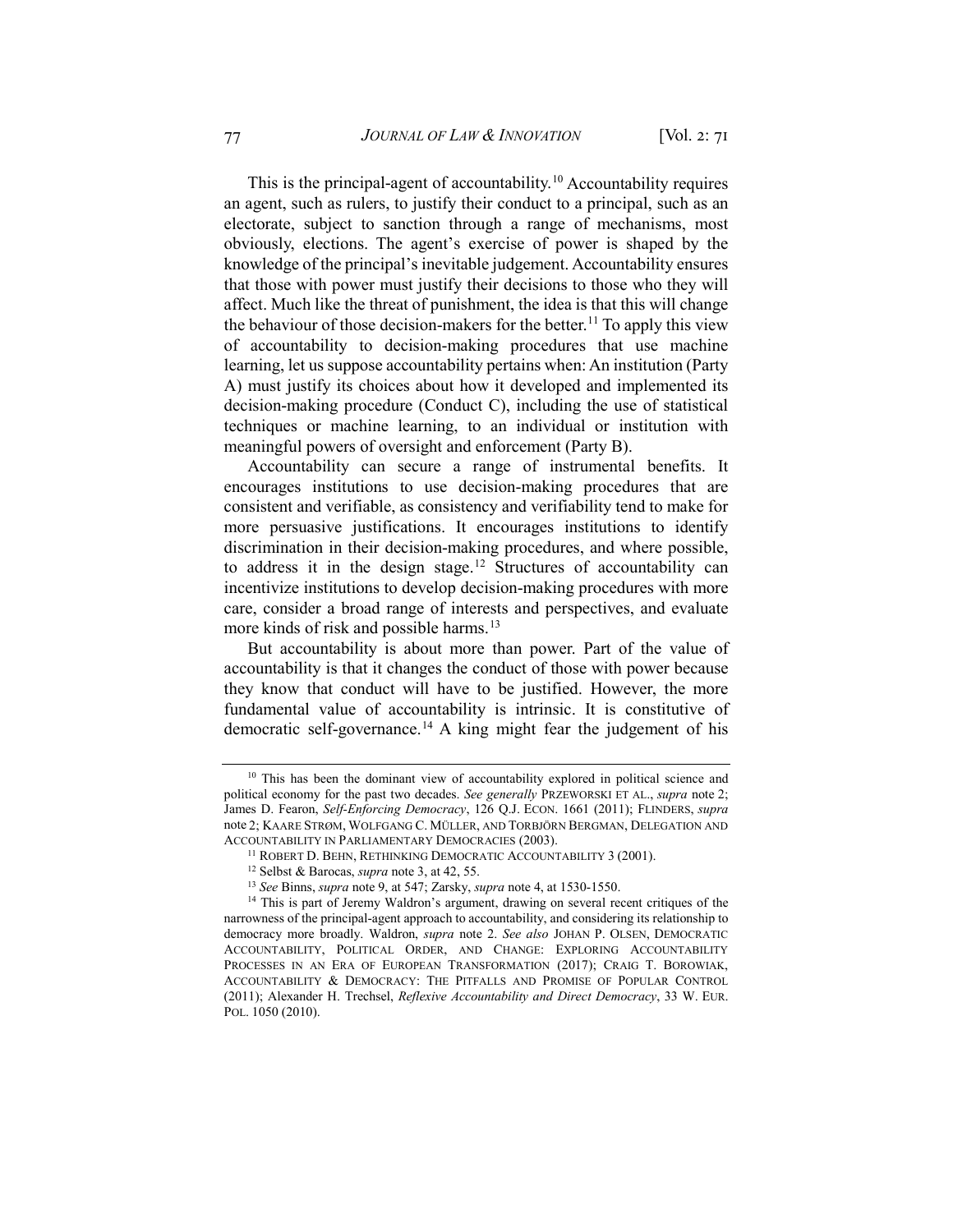subjects. He might fear rebellion or resistance. The anticipation of that rebellion or resistance might shape the decisions he makes. But this is not accountability. The King need not justify his decisions; he has no obligation to offer an account of the decisions he has made, or his reasons for making them, to his subjects. Whereas in a democracy, as Waldron argues, "the accountable agents of the people owe the people an account of what they have been doing, and a refusal to provide this is simple insolence."<sup>[15](#page-8-0)</sup>

Accountability is part of the practice of modern democracy. The giving and receiving of justifications is part of what it means to jointly govern ourselves. The agents who give and receive justifications are varied: sometimes individual citizens justify what they do or decide to other individual citizens, sometimes institutions justify what they do or decide to individual citizens, sometimes institutions justify what they do or decide to other institutions.[16](#page-8-1) The content of their justifications might be varied too, including important decision-making processes and procedures that shape the lives of citizens. This broader view of accountability extends beyond the public realm. The most obvious form of accountability in a democracy is certainly the justification by public bodies of their conduct to citizens. But the rules and procedures that shape our collective future go far beyond those authored in the public realm. We expect companies who deliver important services to justify their decisions and procedures, to us as citizens, and to governments as our representatives. Facebook must justify how it moderates content to Congress.<sup>17</sup> Its content moderation system profoundly shapes how we interact as citizens; decisions about how that system works are of public concern; therefore, Facebook must justify those decisions to us, the public, or to our representatives.

Democracy and accountability are not, however, the same thing.<sup>[18](#page-8-3)</sup> There may actually be important tensions between democracy and accountability. Mechanisms for accountability are often solutions to the problem of control – they need not, and often are not, democratic. Central banks and financial regulators are institutions of accountability, that is,

<sup>15</sup> Waldron, *supra* note 2, at 28.

<span id="page-8-1"></span><span id="page-8-0"></span><sup>&</sup>lt;sup>16</sup> We side with Waldron on this point: whether the justification is offered or received by an individual, a multitude, or a legal corporation doesn't matter as much as some suppose. *Id.*

<span id="page-8-2"></span><sup>17</sup> *See* Kate Klonick, *Facebook Released Its Content Moderation Rules. Now What?*, N.Y. TIMES (April 26, 2018), [https://www.nytimes.com/2018/04/26/opinion/facebook-content](https://www.nytimes.com/2018/04/26/opinion/facebook-content-moderation-rules.html)[moderation-rules.html.](https://www.nytimes.com/2018/04/26/opinion/facebook-content-moderation-rules.html)

<span id="page-8-3"></span><sup>&</sup>lt;sup>18</sup> Mechanisms of accountability may actually change how we do democracy. If accountability changes democracy, the two cannot be synonymous. *See generally* OLSEN, *supra*  note 14; Trechsel, *supra* note 14.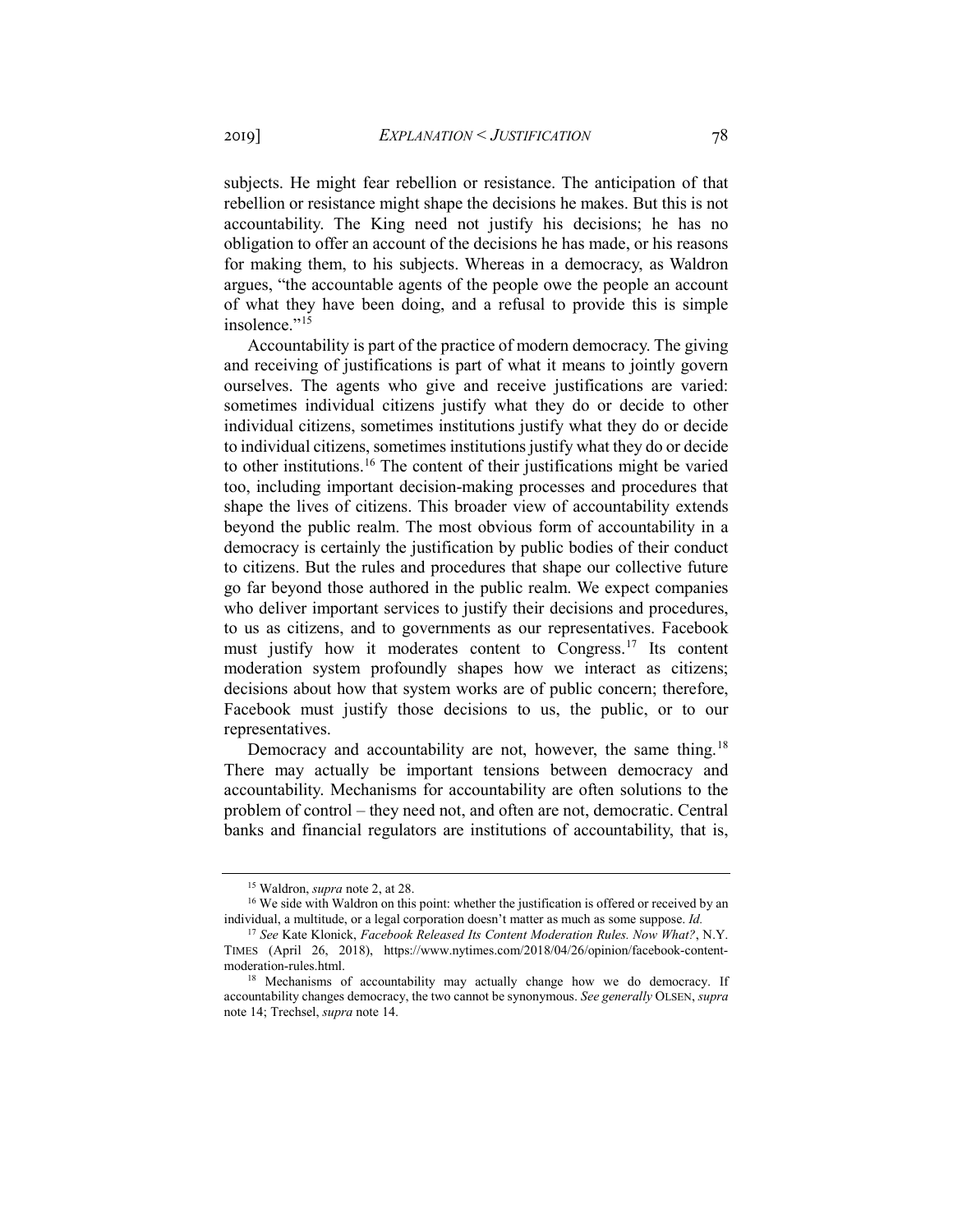they solve the problem of control, but they are not democratic. Environmental regulators are institutions of accountability, but they are not democratic. As Borowiak puts it, "accountability institutions can create veils of legitimacy that mask abuses and dampen the critical and participatory energies of the public. So doing, they can end up thwarting citizen control rather than enhancing it."[19](#page-9-0) These are important issues, but we want to put them aside. The challenge of ensuring that institutions of accountability do not erode the possibilities of democratic action and legitimacy is critical to the future of democracy in increasingly complex societies and economies, but it is a separate challenge to thinking systematically about accountability and what is required to achieve it.

Accountability, then, is the foundational concept. What follows, we believe, is that transparency must be put in its proper place. Transparency is valuable insofar as it furthers the aim of accountability.<sup>[20](#page-9-1)</sup> The conditions in which transparency furthers this aim are more limited than it is often supposed. Demands for transparency tend to assume that if people are provided with the necessary information, they will take action against decisions they think are wrong. The GDPR, for example, requires individuals to be provided with "meaningful information about the logic involved" in the automated decision<sup>[21](#page-9-2)</sup> as part of the right to contest these decisions<sup>22</sup> and to enforce other rights under the GDPR.<sup>[23](#page-9-4)</sup>

There are good reasons to be deeply skeptical about the connection between the provision of information to individuals and those individuals taking desired actions. Firstly, people have to understand the information they receive. There is ample evidence that people struggle with even simple and straightforward disclosures,<sup>[24](#page-9-5)</sup> let alone disclosure that pertains to more technical aspects of automated decision-making. Second, people

<sup>19</sup> *See* BOROWIAK, *supra* note 14, at 179.

<span id="page-9-1"></span><span id="page-9-0"></span><sup>20</sup> *See, e.g.,* Ananny and Crawford, *supra* note 4; Adrian Weller, *Challenges for Transparency*, CORNELL UNIV. (July 29, 2017), http://arxiv.org/abs/1708.01870; Danielle Citron, *What to Do about the Emerging Threat of Censorship Creep on the Internet,* CATO INST. (November 28, 2017), https://www.cato.org/publications/policy-analysis/what-do-aboutemerging-threat-censorship-creep-internet.

<span id="page-9-2"></span><sup>&</sup>lt;sup>21</sup> Namely Article 13(2)(f), Article 14(2)(g) and Article 15(1)(g). Regulation (EU) 2016/679 of the European Parliament and the Council of April 27, 2016 on the Protection of Natural Persons with Regard to the Processing of Personal Data and on the Free Movement of Such Data, and Repealing Directive 95/46/EC (General Data Protection Regulation), 2016 O.J. (L 119) 1 [hereinafter GDPR].

 $22$  GDPR art. 22.

<span id="page-9-4"></span><span id="page-9-3"></span><sup>23</sup> *See* discussion in Andrew D. Selbst & Julia Powles, *Meaningful Information and the Right to Explanation*, 7 INT. DATA PRIV. L. 233 (2017) (showing the connection between providing information and individuals enforcing their rights). 24 *See* discussion in Talia B. Gillis, *Putting Disclosure to the Test: Toward Better Evidence* 

<span id="page-9-5"></span>*Based Policy*, 28 LOY. CONSUMER L. REV. 31, 50 (2015).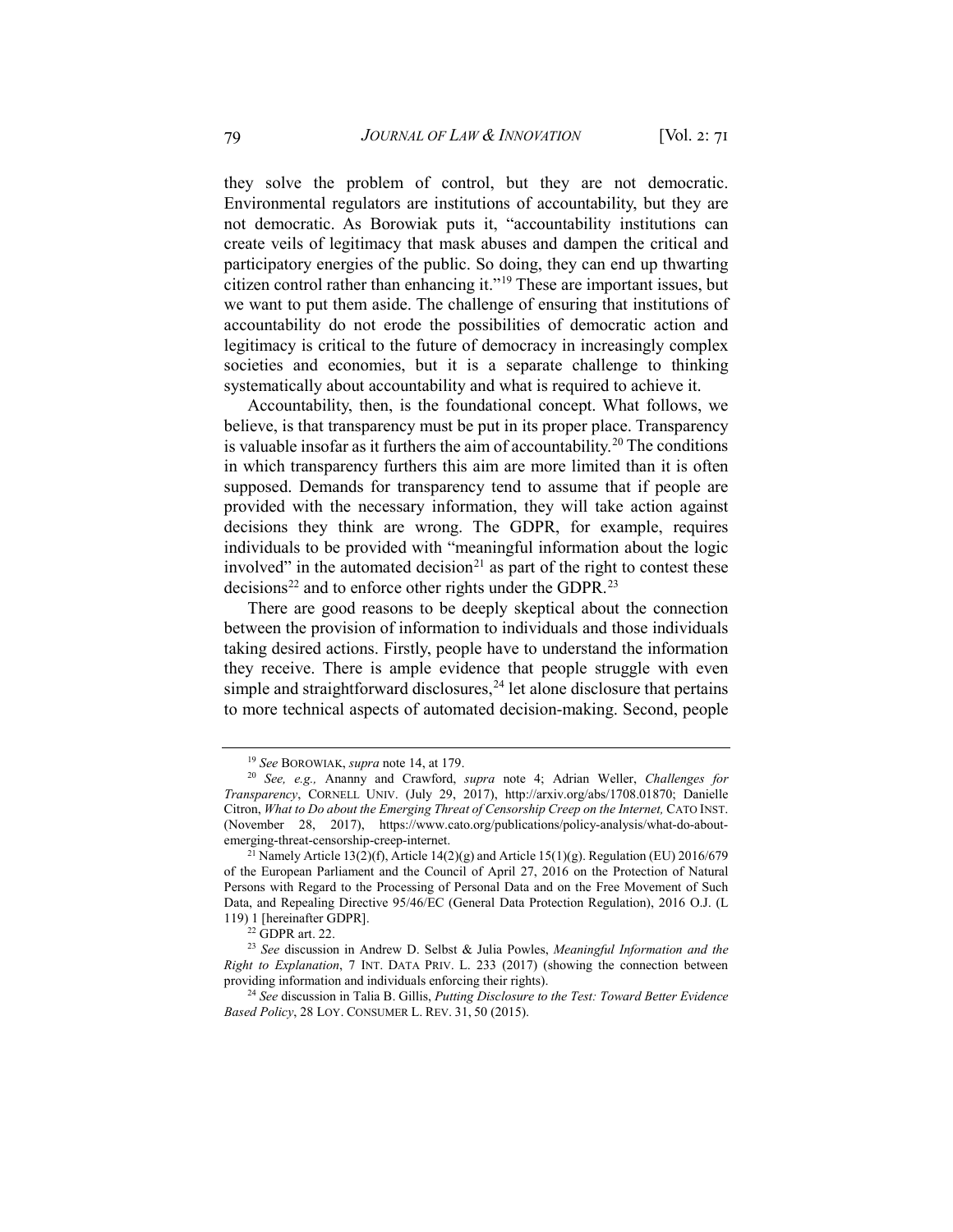must understand how that information relates to their particular circumstances and preferences. Many years of research on the effect of information disclosure, in multiple realms, demonstrate that there is a significant gap between the promise of disclosures and their actual impact.<sup>[25](#page-10-0)</sup> The drive towards transparency often produces legal and policy regimes that fail to achieve genuine accountability over time.

Accountability should be the central aim of all approaches to governing decision-making using machine learning. The giving and receiving of justifications is part of what it means for a citizenry to authorise in an ongoing way the complex decision-making systems whose recommendations shape their lives.

#### B. *Explanation < Justification*

We now turn to the central concept in the RtE debate, on which most interpretations of the GDPR have focused: explanation. On the face of it, the role of explanation in our notion of accountability seems obvious. Accountability requires justification and justification requires explanation. To justify a decision-making procedure that involves or is constituted by a machine learning model, an individual subject to that decision-making procedure requires an explanation of how the machine learning model works. This is the thought that underpins much of the RtE debate.

But let's pause for a moment to ask: What form of explanation does justification require? Think of an example. Suppose you are involved in a major car crash that leaves you paralyzed from the waist down. After you wake up in hospital, you ask: Why did I crash? The crash investigator helpfully left a report by the side of your bed. It explains: The velocity of your car produced a centrifugal force on your wheel hub, which, gradually produced a rotating motion on your wheel stud which, in turn, loosened your front left wheel from your chassis. The resulting force made your vehicle swerve to the left. The particles of the central barrier then came into contact

<span id="page-10-0"></span><sup>25</sup> *See generally* ARCHON FUNG ET AL., FULL DISCLOSURE: THE PERILS AND PROMISE OF TRANSPARENCY (2007); Lauren Willis, *The Consumer Financial Protection Bureau and the Quest for Consumer Comprehension*, 3 RUSSELL SAGE FOUND. J. SOC. SCI. 74 (2017); OMRI BEN-SHAHAR & CARL E. SCHNEIDER, MORE THAN YOU WANTED TO KNOW: THE FAILURE OF MANDATED DISCLOSURE (2014); Omri Ben-Shahar & Carl E. Schneider, *The Failure of Mandated Disclosure*, 159 U. PA. L. REV. 647 (2011); Ryan Bubb, *TMI? Why the Optimal Architecture of Disclosure Remains TBD*, 113 MICH. L.REV. 1021 (2015); Matthew A. Edwards, *Empirical and Behavioral Critiques of Mandatory Disclosure: Socio-Economics and the Quest for Truth in Lending*, 14 CORNELL J. L. & PUB. POL'Y 199, 229 (2004). For further analysis of the ideology underlying calls for transparency, s*ee* David E. Pozen, *Transparency's Ideological Drift*, 128 YALE L.J. 100 (2018) (arguing that transparency has shifted from an idea that promotes a stronger and more egalitarian regulatory state, to a tool aimed at limiting government intervention and regulation).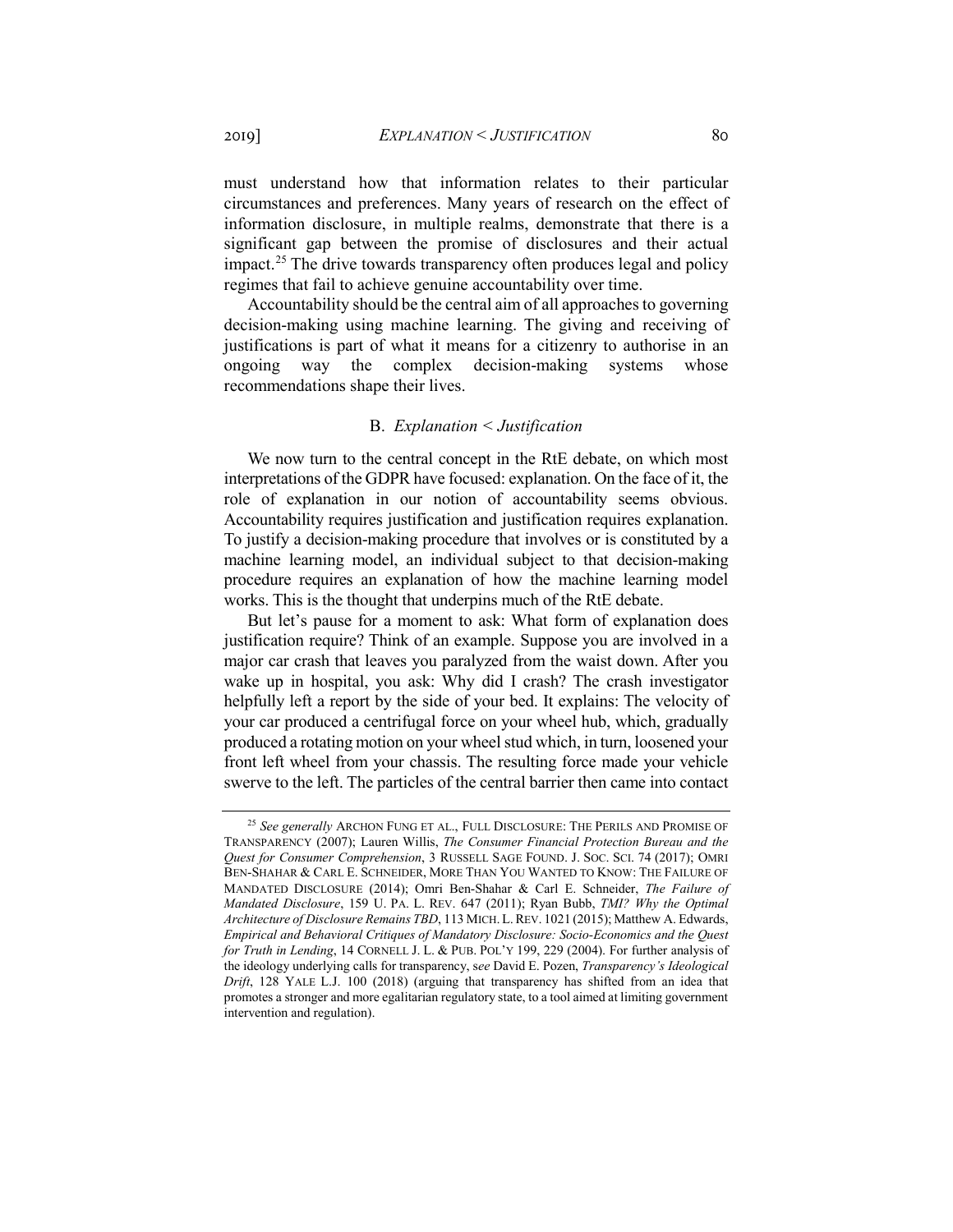with the polymers on the left side of your vehicle. The molecular structure of the polymer was broken on the driver's side, rapidly reducing the speed of your vehicle and eventually bringing it to a halt. This explanation is clearly unsatisfactory. It's an explanation at the wrong level. It answers your 'why' question with an account of microphysics. You want to know why your wheel came off. The explanation might be true, but it is beside the point. What you *really* want is for Ford to justify why your wheel came off despite having serviced your vehicle last month. What matters is the justification that is part of the process of accountability. The form of explanation involved in that justification depends on the context. If Ford sent you an account of the microphysics of your crash, you would consider that not just a misunderstanding about the information you require, but an evasion of accountability. It represents a failure to justify what happened.

The RtE debate often conceives of explanations at completely the wrong level. More precisely, at a level that is simply not relevant to justification, and therefore, to accountability. To those subject to the decisions of a machine learning model, offering an explanation of a machine learning model is a little like offering an account of microphysics to explain a car crash. Explanations of machine learning models are certainly not sufficient for many of the most important forms of justification in modern democracies, and often, they may not even be necessary. More specifically, what form of explanation is necessary, including whether a technical explanation of the machine learning model is necessary, depends on who is justifying what to whom. This implies two important shifts in focus. First, in terms of *what* is being justified. The focus should be on how institutions justify their choices about the design and integration of machine learning models into their decision-making systems, rather than on what the rules governing a model's operation are. What matters is why the rules of an algorithm are what they are.[26](#page-11-0) Second, in terms of *to whom* the justification is being offered. Institutions should justify their choices about the design and integration of machine learning models not to individuals, but to empowered regulators or other forms of public oversight bodies. Less emphasis should be placed on the rights of disempowered and isolated individuals, who are expected to understand the complicated models to whose decisions they are subject, and more on systemic accountability – the way power is structured between institutions. If accountability is the foundational goal, what is required is institutional justification, not algorithmic explanation. Algorithmic explanation can be necessary to institutional justification. But since it is justification that is necessary for accountability, and it is accountability that is of ultimate importance, the

<span id="page-11-0"></span><sup>26</sup> Selbst & Barocas, *supra* note 3.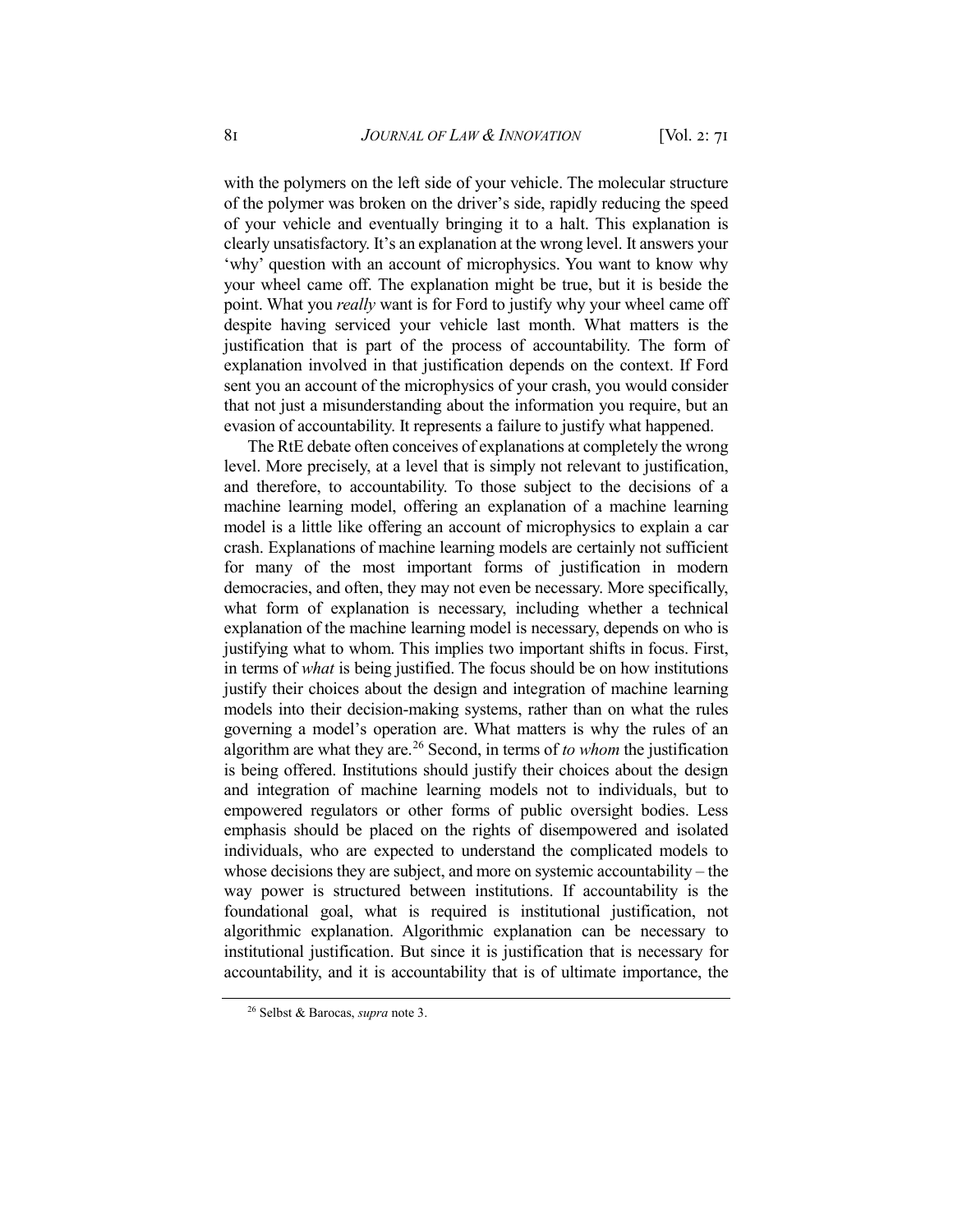form of institutional justification should determine the appropriate form of explanation.

The excessive focus on technical forms of explanation is itself the result of an uncritical bent towards transparency. This is partly the product of history. Much of the policy and legal debate about the governance of machine learning has developed from older debates about privacy. Many scholars who were previously privacy experts now write about the governance of artificial intelligence. The GDPR is framed as a privacy law, even though its focus reaches far beyond the confines of privacy.[27](#page-12-0) The transparency bent, with all its pitfalls, has been unreflectively transposed from the privacy literature to the literature on explanation and interpretability.<sup>[28](#page-12-1)</sup> The risk is that the limits of the transparency debate swiftly become limits to the debate about how we should integrate machine learning models into some of our most important social, economic and political institutions. The most important limit is the focus on individual rights, rather than on structures of power. The privacy debate has always been hemmed in by its focus on individual consent, a concept that has proved to be a mirage in theory and in practice.<sup>[29](#page-12-2)</sup> As a result, it has overlooked more fundamental and intractable challenges about how institutions should hold one another to account, most notably, involving questions about the structure and distribution of power. If individual-understanding-ofmachine-learning-models becomes the new individual-consent-to-the-useof-their-data, we should expect a wholesale failure to hold to account the institutions that use machine learning for their own ends.

This uncritical bent towards transparency, and the subsequent focus on technical explanation, actually *suits* many of the most powerful actors in the internet age. The focus on algorithmic explanation can deflect from the need for institutional justification. Consider an example. To satisfy increasing calls for oversight and accountability in content moderation, suppose Facebook rolls out a new interactive tool. This tool allows individual users to interact with their News Feed, to understand the factors that 'explain' why they see particular pieces of content. Users would be able to change important parameters about themselves, such as their gender, race, or

<span id="page-12-0"></span> $27$  For instance, much of the literature about explanation in law is published in journals that are putatively about privacy. *See generally* Edwards & Veale, *Enslaving the Algorithm*, *supra* note 5.

<span id="page-12-1"></span><sup>28</sup> *See generally* BRIN, *supra* note 7; Will Thomas Devries, *Protecting Privacy in the Digital Age*, 18 BERKELEY TECH. L.J. 283, 283–311 (2003); Joshua A. T. Fairfield & Christoph Engel, *Privacy as a Public Good*, 65 DUKE L.J. 385, 385–457 (2016).

<span id="page-12-2"></span><sup>29</sup> Lothar Determann, *Social Media Privacy: A Dozen Myths and Facts*, 16 STAN. TECH. L. REV. 1, 7-10 (2012); Dan Svirsky, *Why Are Privacy Preferences Inconsistent?* 15 *(*JOHN M. OLIN CTR. FOR LAW, ECON., & BUS. FELLOWS' DISCUSSION PAPER SERIES, HARV. LAW SCH., Discussion Paper No. 81, 2018).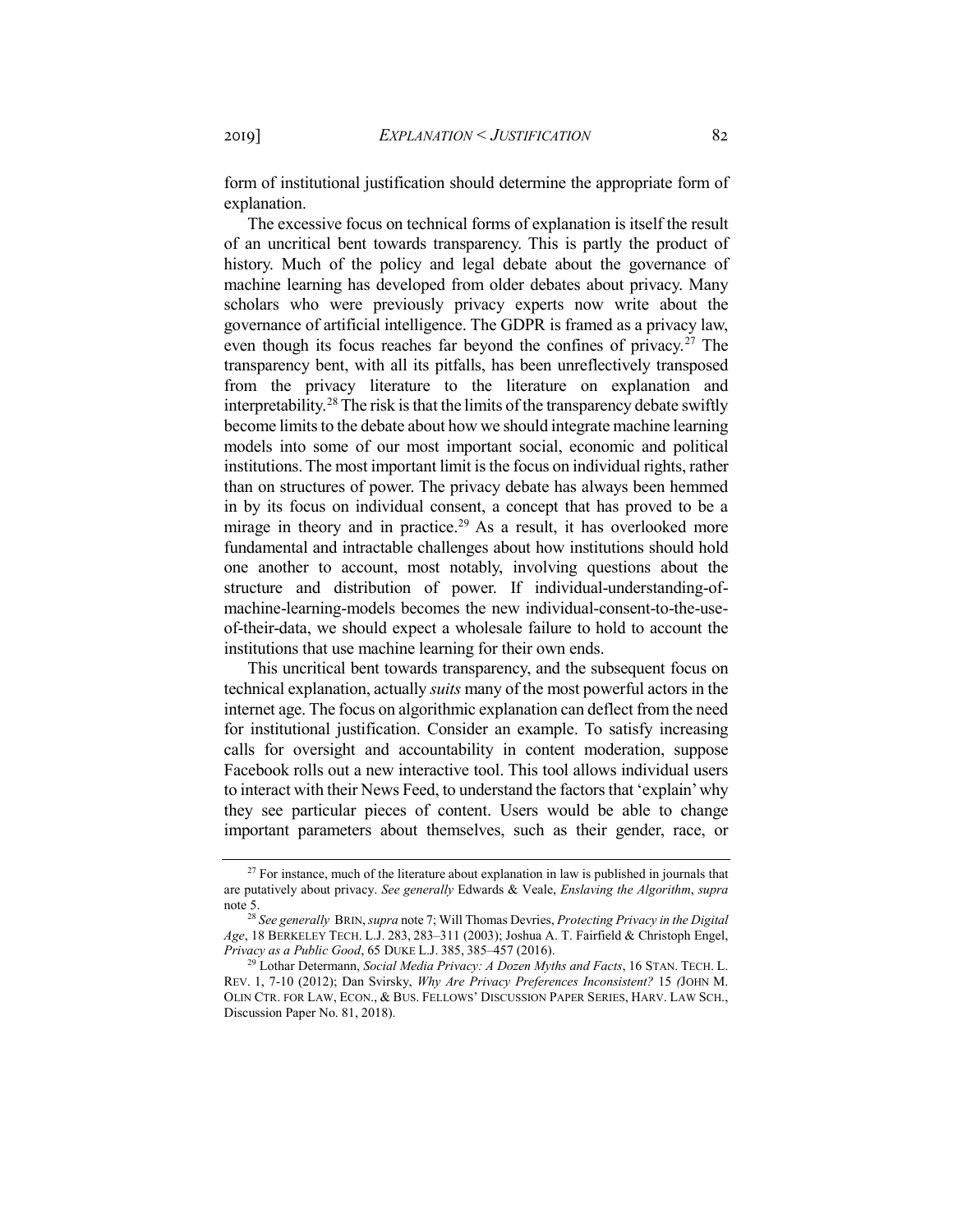location, but also their behaviour on Facebook, such as what groups they have liked, or what publishers they read, and see how their News Feed changes. No doubt many users would feel Facebook had discharged its responsibility to explain how News Feed works. But this is not satisfactory. To the question "Why do I see what I see?", the tool effectively says "Well, if you were African American and not white, you'd see this; if you were female and not male, you'd see this; if you were from California and not Wisconsin, you'd see this; if you had a lower proportion of photos that contained cats, you'd see this", and so on. By implication, it says: "You see this because you are a white male from Wisconsin who likes cats." That explanation may be true. It may even enable a user to develop an intuitive picture of how Facebook's News Feed ranking systems work (though we are sceptical even of that, since that intuitive picture applies only to their case and may not generalize)[.30](#page-13-0) But it is nonetheless beside the point. The individual wants to know why Facebook chose to construct its News Feed ranking system in the way it did. Why are engagement and relevance the primary metrics, and how are they defined? What are the other principles on the basis of which content is promoted and demoted on News Feed? They want Facebook to justify its News Feed ranking system. The kind of explanation this requires is on the level of choices and principles in the design of content moderation systems, not of interpretable machine learning models. Such technical explanations can actually distract from the appropriate form of justification. Citizens feel they no longer need to press for answers to the harder, but more fundamental question: Why do you distribute information in this way?

The posing of these questions by citizens, and the answering of them by institutions, is essential to the functioning of modern democracies. For large internet companies in particular, the drive towards transparency, cashed out in the form of the search for interpretable machine learning models, represents a welcome distraction from a fundamental debate about their own powers and purposes. The danger is that we make the same mistake in explanation and interpretability as we have in privacy: individual 'understanding' of a model takes the role 'consent' is supposed to play in securing important forms of institutional accountability. Individual understanding may often be just as much of an illusion as individual consent.[31](#page-13-1)

<span id="page-13-0"></span><sup>&</sup>lt;sup>30</sup> Along the lines of the kind of interactive explanation systems about which Edwards and Veale are more optimistic. *See generally* Edwards & Veale, *Slave to the Algorithm*, *supra* note 5.

<span id="page-13-1"></span><sup>31</sup> *See generally* Lilian Edwards, *Privacy, Law, Code and Social Networking Sites*, RESEARCH HANDBOOK ON GOVERNANCE OF THE INTERNET (2013); Rikke Frank Joergensen, *The Unbearable Lightness of User Consent*, 3 INTERNET POL'Y REV. (2014);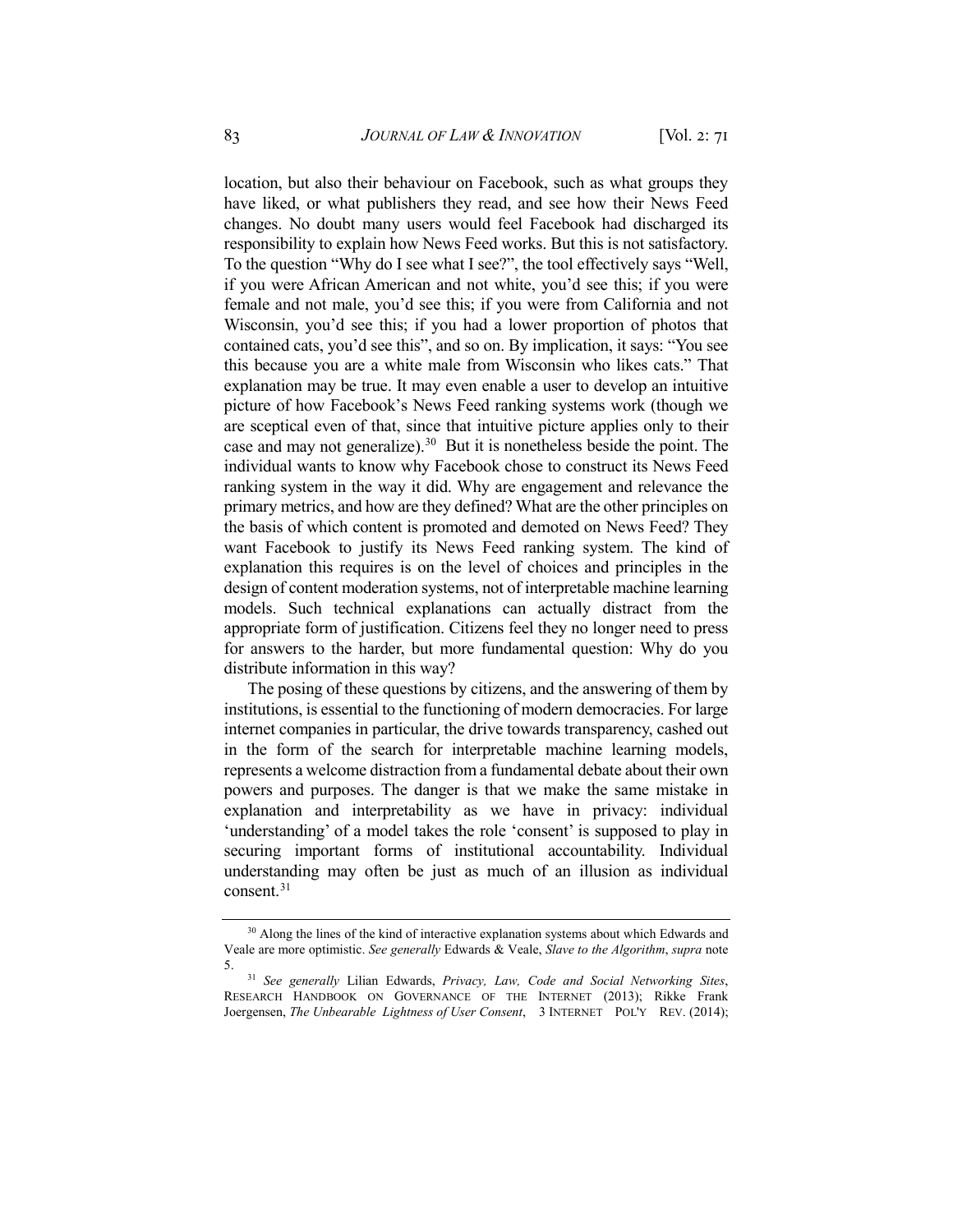Accountability is constitutive of democratic self-governance. It is part of what it means for citizens to authorise in an ongoing way the complex decision-making procedures to which they are subject. Accountability requires that an institution justify its choices for the design and implementation of its decision-making procedures, including the use of statistical techniques and machine learning, to an individual or institution with meaningful powers of oversight and enforcement. The right form of explanation can be crucial to the giving and receiving of that justification. The wrong form can unintentionally or intentionally undermine it. Technical explanations of machine learning models can further the aim of institutional justification, and therefore of accountability. But they can also undermine and distract from it. The form of explanation should depend on the form of accountability. Institutional context should drive the form of explanation offered. We cannot simply adopt technical solutions to explanation without thinking through what is required for genuine accountability over time. It is to this challenge, and to the interpretation of the GDPR with this aim in mind, that we now turn.

#### II. SYSTEMIC ACCOUNTABILITY, JUSTIFICATION, AND THE GDPR

We now turn to the GDPR and the RtE debate that has dominated its reception amongst scholars in the U.S. The GDPR, which came into effect in May 2018, lays down requirements with respect to the information individuals must receive about automated decision-making in their case.[32](#page-14-0) Several recent proposals have followed suit, seeking to ensure that machine learning models, which might otherwise be uninterpretable, can be explained to those whose lives they will

Elizabeth Denham, *Consent Is Not the 'Silver Bullet' for GDPR Compliance*, INFO. COMM'R OFF. NEWS BLOG (August 16, 2017), https://ico.org.uk/about-the-ico/news-and-events/blogconsent-is-not-the-silver-bullet-for-gdpr-compliance/.

<span id="page-14-0"></span><sup>32</sup> *See generally* Kaminski, *The Right to Explanation, Explained*, *supra* note 1; Casey et al., *Rethinking Explainable Machines*, *supra* note 1; Isak Mendoza & Lee Bygrave, *The Right Not to Be Subject to Automated Decisions Based on Profiling*, EU INTERNET L.: REG. AND ENFORCEMENT (2017); Bryce Goodman & Seth Flaxman, *European Union Regulations on Algorithmic Decision Making and a "Right to Explanation,"* 38 AI MAG. 50, 50–57 (2017); Malgieri & Comandé, *Why a Right to Legibility of Automated Decision-Making Exists in the General Data Protection Regulation*, *supra* note 6; Selbst & Powles, *Meaningful Information and the Right to Explanation*, *supra* note 23; Sandra Wachter et al., *Why a Right to Explanation of Automated Decision-Making Does Not Exist in the General Data Protection Regulation*, 7 INT. DATA PRIV. L. 76, 76–99 (2017); Sandra Wachter et al., *Counterfactual Explanations without Opening the Black Box: Automated Decisions and the GDPR*, 31 HARV. J.L. & TECH. 841 (2018).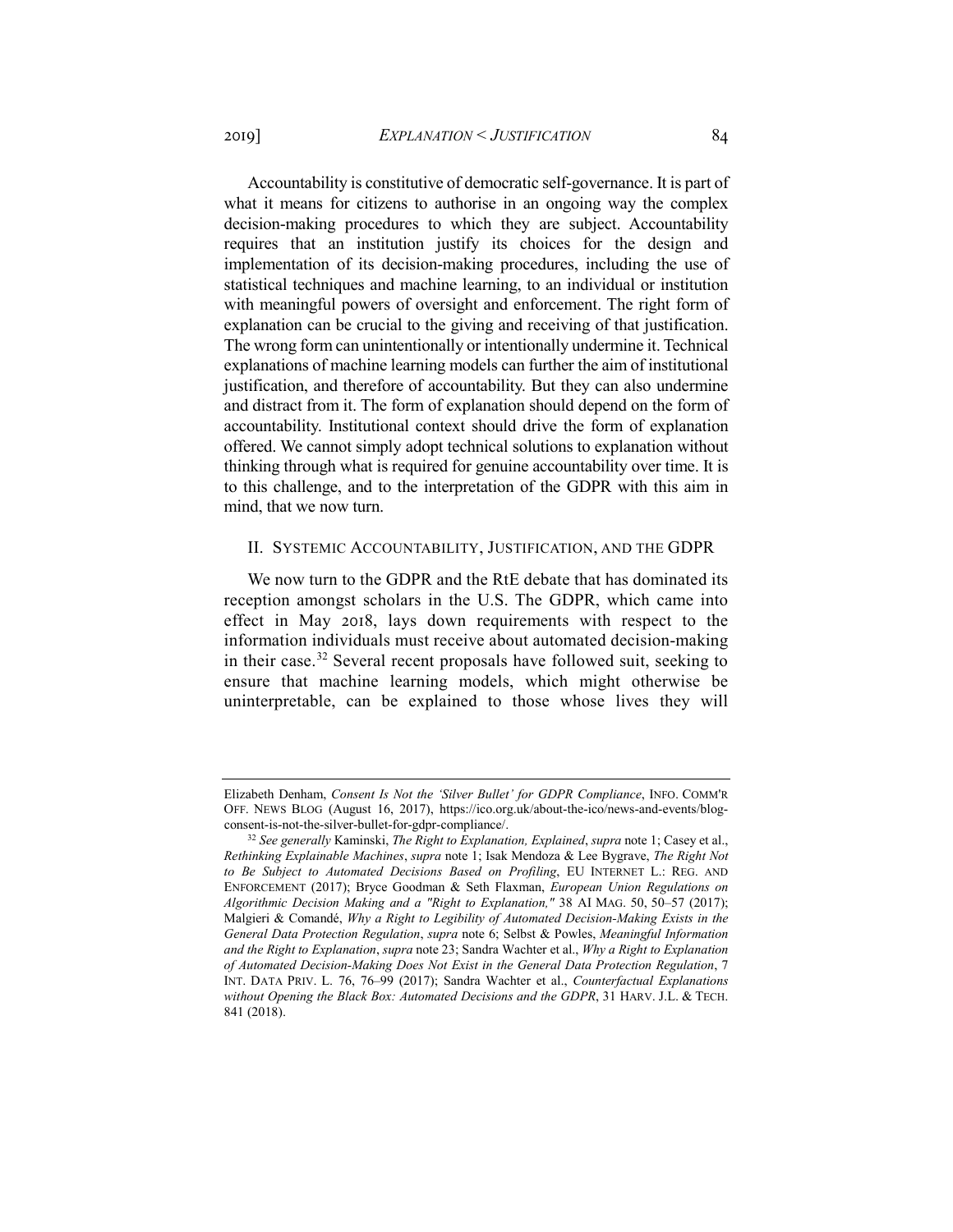inevitably shape.[33](#page-15-0) Broadly, the GDPR requires individuals to be provided with "meaningful information about the logic involved" in the automated decision<sup>[34](#page-15-1)</sup> as part of the right to contest these decisions and to enforce other rights under the GDPR.<sup>[35](#page-15-2)</sup>

There has been fierce disagreement about the scope and content of this explainability requirement. The core of the right to explanation in the GDPR regime can be found in Article 22 and Articles 13, 14, and 15. Article 22 lays down the general assumption against "automated individual decision-making, including profiling" and articulates the three exceptions to that assumption, while Article 13, Article 14 and Article 15 discuss the various transparency rights that arise from the use of automated decision-making, including the right to explanation. Article 13 creates requirements at the time information is collected from an individual, Article 14 focuses on requirements at the time information is collected from a third party, and Article 15 creates ongoing requirements related to the holding of individuals' information. These Articles bear on cases of decisions "based solely on automated processing" which "produce[s] legal effects concerning him or her or similarly significantly affects him or her," as they require the individual to be informed of the existence of the automated decision-making and for the provision of "meaningful information about the logic involved" in the automated decision.<sup>[36](#page-15-3)</sup>

Our aim is not to offer another interpretation of this requirement. We agree with scholars who have recently argued that the GDPR's main text must be read alongside surrounding 'soft-law.'[37](#page-15-4) These include the preamble to the Directive, known as the Recitals. These Recitals are not strictly binding, but they indicate how the GDPR is likely to be enforced and how, therefore, companies are likely to shape their behaviour to comply with the GDPR.<sup>[38](#page-15-5)</sup> They also include the guidance of the Article

<span id="page-15-0"></span><sup>33</sup> *See* Joshua A. Kroll et al., *Accountable Algorithms*, 165 U. PA. L. REV. 633 (2017); Edwards & Veale, *Enslaving the Algorithm*, *supra* note 5; Edwards & Veale, *Slave to the Algorithm*, *supra* note 5.

<sup>34</sup> *See* GDPR arts. 13(2)(f), 14(2)(g) and 15(1)(g).

<span id="page-15-2"></span><span id="page-15-1"></span><sup>&</sup>lt;sup>35</sup> Selbst and Powles make explicit this connection between providing information and individuals enforcing their rights. Selbst & Powles, *Meaningful Information and the Right to Explanation*, *supra* note 23.

<span id="page-15-3"></span><sup>36</sup> An individual also has the right to contest these decisions under Article 22. GDPR, *supra*  note 21.

<span id="page-15-4"></span><sup>37</sup> *See generally* Kaminski, *Binary Governance*, *supra* note 1; Kaminski, *The Right to Explanation, Explained*, *supra* note 1; Casey et al., *Rethinking Explainable Machines*, *supra* note 1.

<span id="page-15-5"></span><sup>&</sup>lt;sup>38</sup> As Kaminski puts it, "[t]hese texts are not technically binding, but they provide clarity of what is to come." Kaminski, *supra* note 1, at 195; In contrast, Wachter et al., who argue that the Recitals are not binding in the case of establishing the right to explanation since they are only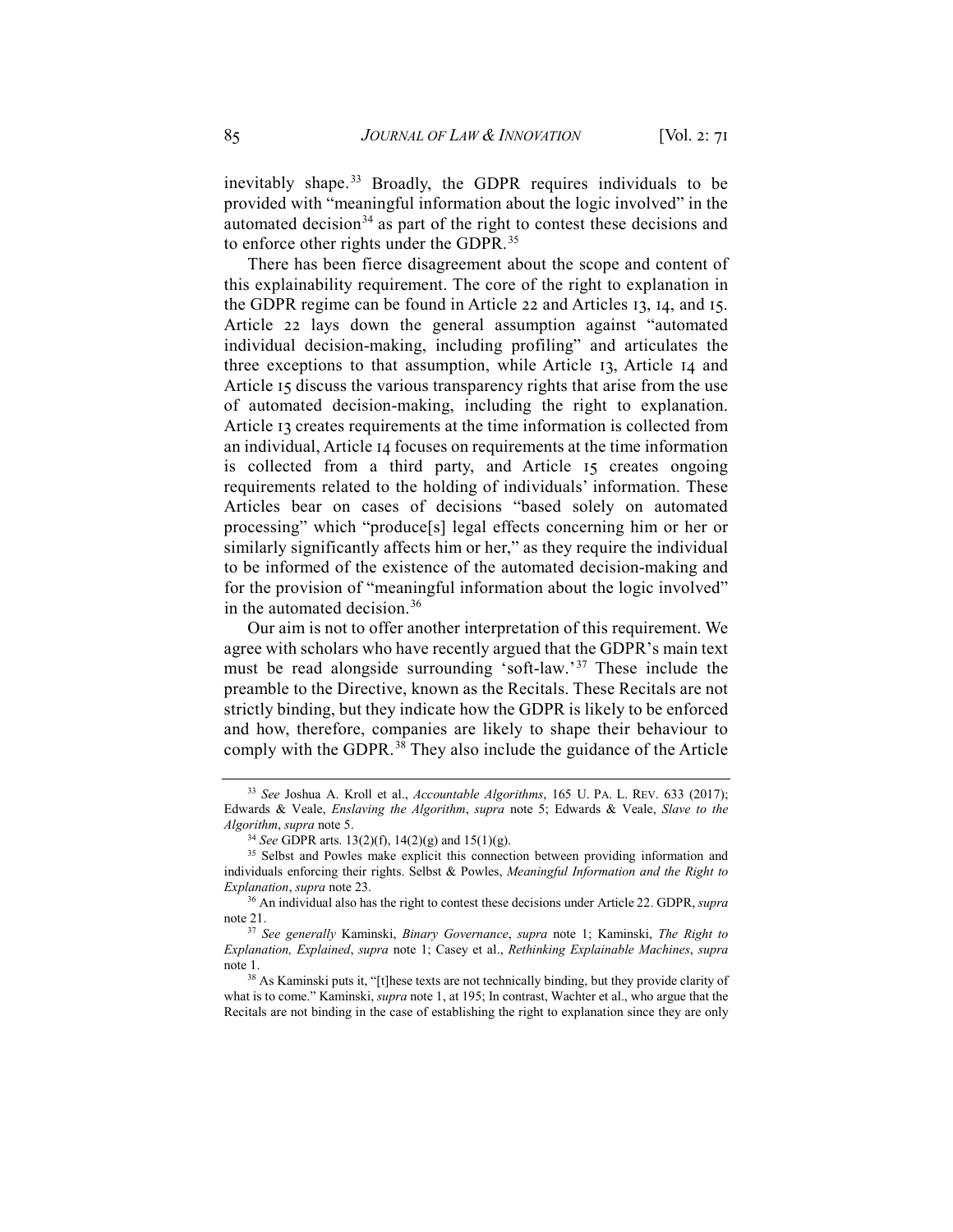29 Working Party (A29WP), an advisory board made up of data protection authority representatives of all EU Member States, the European Data Protection Supervisor, and the European Commission. The purpose of the A29WP and its successor, the European Data Protection Board, is to promote consistent application of the GDPR across Member States.[39](#page-16-0) Furthermore, the GDPR is designed to be given force by national Data Protection Authorities (DPAs), like many other EU Directives. How those institutions interpret its provisions is, in the end, what matters. We therefore give particular weight to guidance subsequently issued by national DPAs, most notably, the Information Commissioner's Office (ICO) in the U.K.[40](#page-16-1)

In our view, this accompanying guidance makes it clear that the GDPR does contain a right to explanation. But more importantly, that guidance should shape how we elaborate on the content and scope of that right to explanation. The guidance suggests that the GDPR has begun to develop a comprehensive set of provisions for attaining systemic accountability over time. What a right to an explanation means in the context of the GDPR should depend on how the GDPR aims to secure systemic accountability.

Our aim is to approach the challenge of explainability by keeping in mind what is of ultimate importance: holding those with power to account, by ensuring that institutions justify their design and use of machine learning models to regulatory bodies and to individuals subject to their predictions, classifications, and rankings. The appropriate form of explanation should depend on who is justifying what to whom, as part of the process of accountability. To draw out the implications of this argument for interpreting the GDPR, we propose a simple taxonomy of justifications. It is broken down by three questions: (1) *Who* is offering

meant to provide guidance in cases of ambiguity, which is not the case, they argue, with respect to Article 22. Moreover, they argue that the Recital could not be used to establish new legal rights and duties that do not clearly exist in the text of the Directive. *See* Wachter, et al., *supra*  note 32, at 80.

<span id="page-16-0"></span><sup>&</sup>lt;sup>39</sup> GDPR replaced the pre-existing EU Directive on privacy, the Data Protection Directive, which came into force in 1995, and was suspended when the GDPR became enforceable in 2018.

<span id="page-16-1"></span><sup>40</sup> *See generally* ICO, *Guide to the General Data Protection Regulation (GDPR)*, U.K. INFO. COMM'R OFF. (August 2018), https://ico.org.uk/media/for-organisations/guide-to-thegeneral-data-protection-regulation-gdpr-1-0.pdf; *See also* ICO, *Rights Related to Automated Decision Making Including Profiling*, U.K. INFO. COMM'R OFF. (2017), https://ico.org.uk/fororganisations/guide-to-data-protection/guide-to-the-general-data-protection-regulation-

gdpr/individual-rights/rights-related-to-automated-decision-making-including-profiling/; *see also* ICO, *Big Data, Artificial Intelligence, Machine Learning and Data Protection*, U.K. INFO. COMM'R OFF. (2017), https://ico.org.uk/media/for-organisations/documents/2013559/big-dataai-ml-and-data-protection.pdf.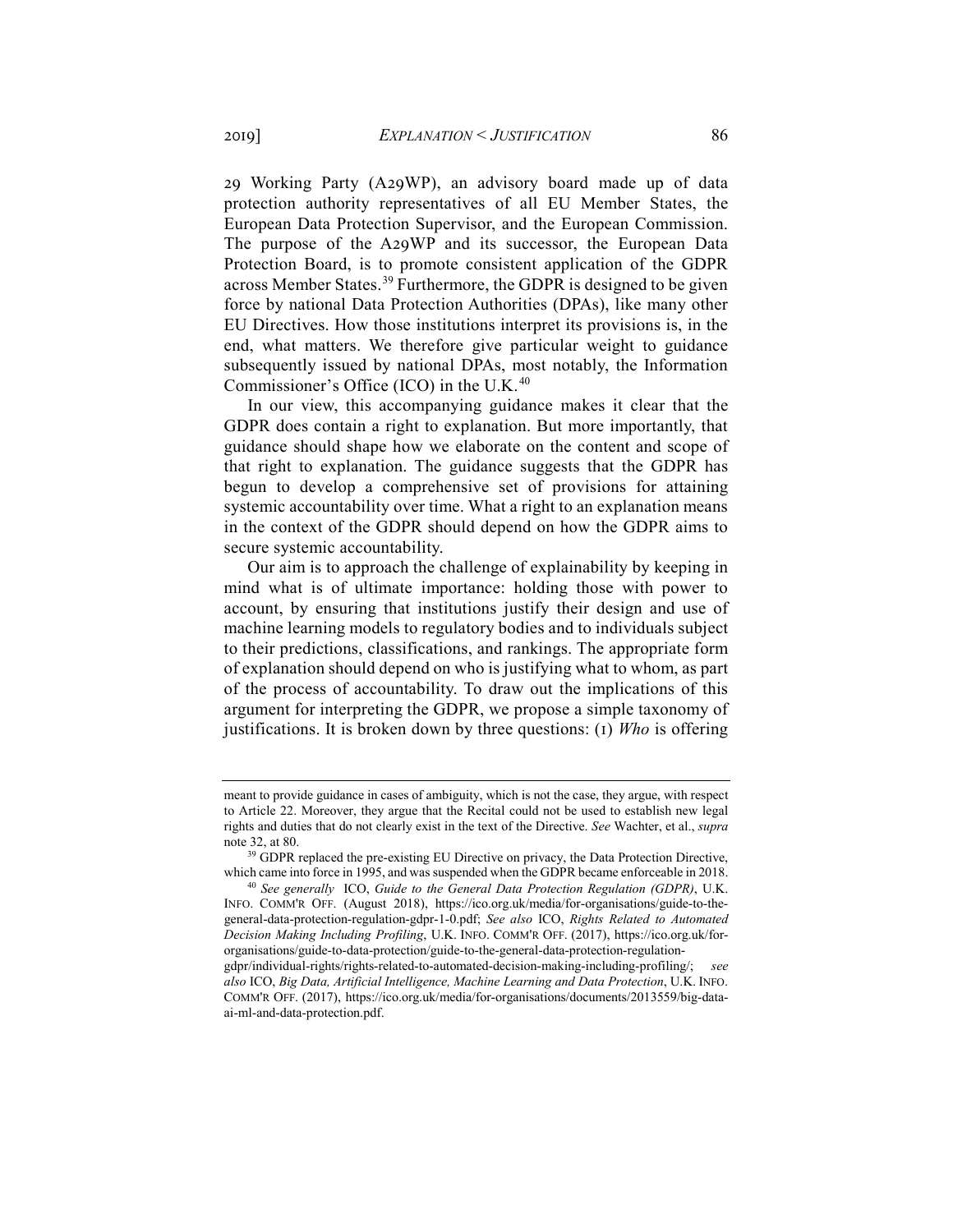the justification?; (2) *What* is being justified?; and (3) *To whom* is the justification offered?

#### **Who should offer the justification?**

We leave this question to one side. It implies distinctions between both between engineers who design the model and the institutions that use it as part of their decision-making process, and between different forms of institutions, such as private and public. We focus on the justification of decision-making processes by private institutions.

#### **What should be justified?**

- 1. The machine learning model (overall logic or specific predictions); OR
- 2. The choices an institution makes about the design of a machine learning model and its integration into their decision-making procedure.

#### **To whom should the justification be offered?**

- A. An individual subject to the model's predictions, classifications or rankings; OR
- B. A regulator or some other type of public oversight body.

We focus on two categories of justification that can be drawn from this taxonomy. The first is 1A. The explanation of a machine learning model (1) to an individual (A). The second is 2B. The explanation of the choices an institution makes in the design and implementation of a decision-making procedure (2) to a regulator or some other public oversight body (B). Let's take each in turn.

The debate about whether the GDPR contains a RtE focuses on the 1A category. It concerns whether an individual has a right to "meaningful information about the logic involved" in a fully automated decision which "significantly affects him or her."[41](#page-17-0) This has produced a range of approaches to explaining machine learning models to individuals that would satisfy this requirement, from straightforward

<span id="page-17-0"></span><sup>41</sup> Selbst & Powles, *Meaningful Information and the Right to Explanation, supra* note 23.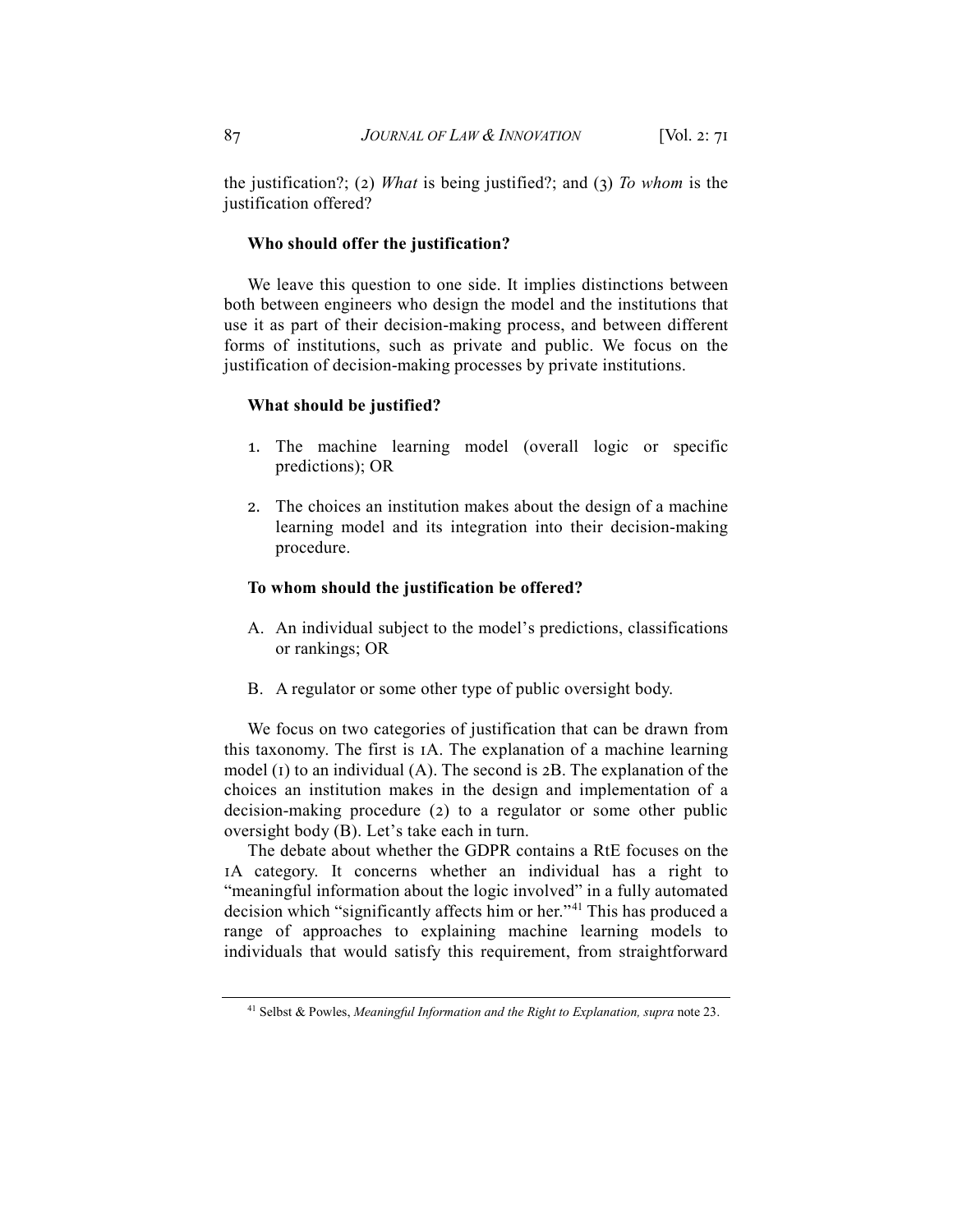counter-factual explanations<sup> $42$ </sup> to more complex technical approaches to developing interpretable models. These technical approaches aim to summarise the logic of a complex machine learning model in a simpler, more comprehensible model. Most explain how machine learning models work after the fact, known as reverse engineering. These tend to either summarise the whole logic of the model, known as global approaches, or to explain a specific set of outcomes the model produces, known as local approaches.<sup>[43](#page-18-1)</sup>

We believe this focus on the 1A category is mistaken. The 1A category, the requirement that an institution explain how its machine learning model works to an individual subject to those decisions, is not a satisfactory way of holding institutions to account. Knowing what the rules are is not itself a check on the power of those who decide what the rules are. The category mistakenly characterises a challenge of institutional justification as a challenge of algorithmic explanation. Focusing on the requirement of those with power to inform subjects as to what the rules are, intentionally or not, distracts from the higher-order question of what the rules should be. If Facebook offers a tool that allows an individual to understand why their News Feed shows them what it does, the danger is that the user feels as though Facebook has justified its more general choices about how it distributes information on News Feed. It has in fact done nothing of the sort. It suits Facebook for the debate to focus on how they can develop technical explanations of News Feed's ranking models, rather than on the principles Facebook chooses to impose on its content moderation systems. The latter draws attention to Facebook's underlying power to decide who sees what, and why.

Nor is the 1A category a satisfactory interpretation of the GDPR's most important provisions. The GDPR contains important mechanisms for systemic accountability, which focus on forcing an institution to

<sup>42</sup> *See* Wachter et al., *supra* note 32, at 854.

<span id="page-18-1"></span><span id="page-18-0"></span><sup>43</sup> *See generally* Riccardo Guidotti et al., *A Survey of Methods for Explaining Black Box Models*, 51 ACM COMPUTING SURVEYS 1, 1–42 (2018); Philip Adler et al., *Auditing Black-Box Models for Indirect Influence*, 54 KNOWLEDGE AND INFO. SYS. 95, 95–122 (2018); Selbst and Barocas *supra* note 3; Zachary Lipton, *The Mythos of Model Interpretability*, CORNELL UNIV. (2017), https://arxiv.org/abs/1606.03490; Kroll et al., *supra* note 33; Jatinder Singh et al., *Responsibility & Machine Learning: Part of a Process* (Working Paper, 2016), https://papers.ssrn.com/abstract=2860048; Marco T. Ribeiro et al., *Why Should I Trust You?: Explaining the Predictions of Any Classifier*, 22 ACM 1135, 1135–1144 (2016); Tameru Hailesilassie, *Rule Extraction Algorithm for Deep Neural Networks: A Review*, 14 INT'L J. COMP. SCI. & INFO. SEC. 376, 376–380 (2016); Anupam Datta et al. *Algorithmic Transparency via Quantitative Input Influence: Theory and Experiments with Learning Systems*, 37 IEEE SYMP. ON SEC. & PRIV. 598, 598–617 (2016).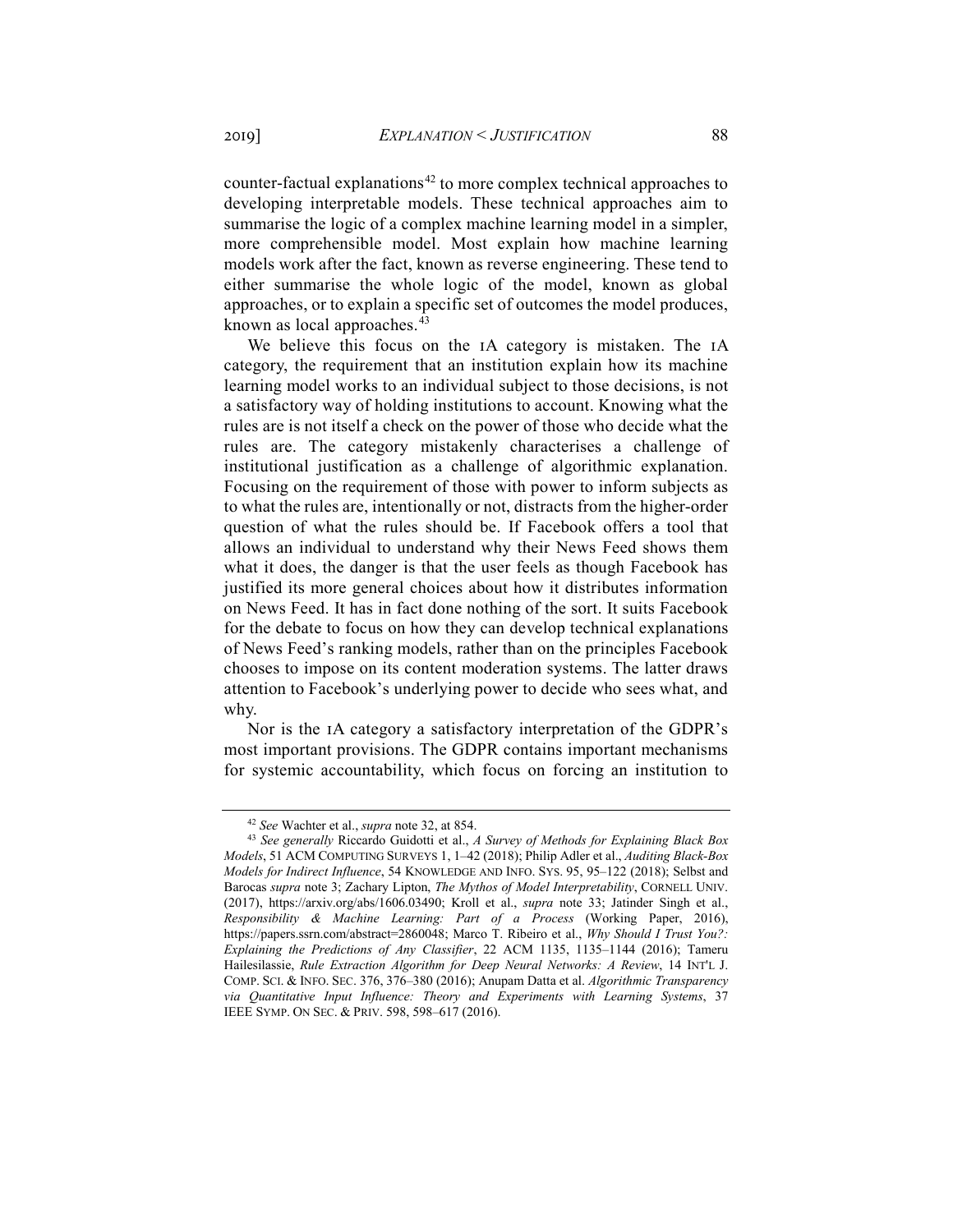justify their choices in the design and implementation of algorithmic decision-making systems, including their broader policy and commercial aims. Read in conjunction with the accompanying guidance of the Recitals, and the guidance published by A29WP and the ICO, the GDPR contains provisions that have the potential to transform the *exante* process of designing machine learning models and integrating them into the decision-making systems of a range of important institutions. It sets out clear mechanisms for structuring systemic accountability, to ensure institutions justify the choices they make in that process. These include empowered DPAs, broad Data Protection Impact Assessments (DPIAs), auditing, and ethical review boards.<sup>[44](#page-19-0)</sup>

This section uses our taxonomy of justifications to explore what this broader, more expansive reading of the GDPR implies for various forms of explanation. We contrast our 1A and 2B categories—the explanation of a machine learning model to an individual and the explanation of the decisions made in the design and implementation of that model to a regulator—to explore what is wrong with the more limited readings of the GDPR's provisions. The aim is to learn some broader lessons about the governance of institutions designing decision-making systems that use machine learning.

# A. *What Should Be Justified: Institutions and the Process of Machine Learning*

We first focus on what it is that should be justified in the process of securing systemic accountability in the governance of algorithmic decision-making. If it is the machine learning model itself that must be justified, it would seem to follow that such a justification depends on an explanation of how the model works, either in terms of its overall logic or some subset of specific predictions.

This reasoning is mistaken, but it is encouraged by the text of the GDPR itself. Article 22 focuses on decisions "based solely" on automated data processing. The question of what exactly this means has divided scholars. Some have argued that decision-making procedures which involve humans in some perfunctory way would be exempt from Article

<span id="page-19-0"></span><sup>44</sup> *See* Kaminski, *The Right to Be Explained, Explained*, *supra* note 1, at 208 ("Accompanied by other company duties in the GDPR—including establishing data protection officers, using data protection impact assessments, and following the principles of data protection by design this regime, if enforced, has the potential to be a sea change in how algorithmic decision-making is regulated in the EU.").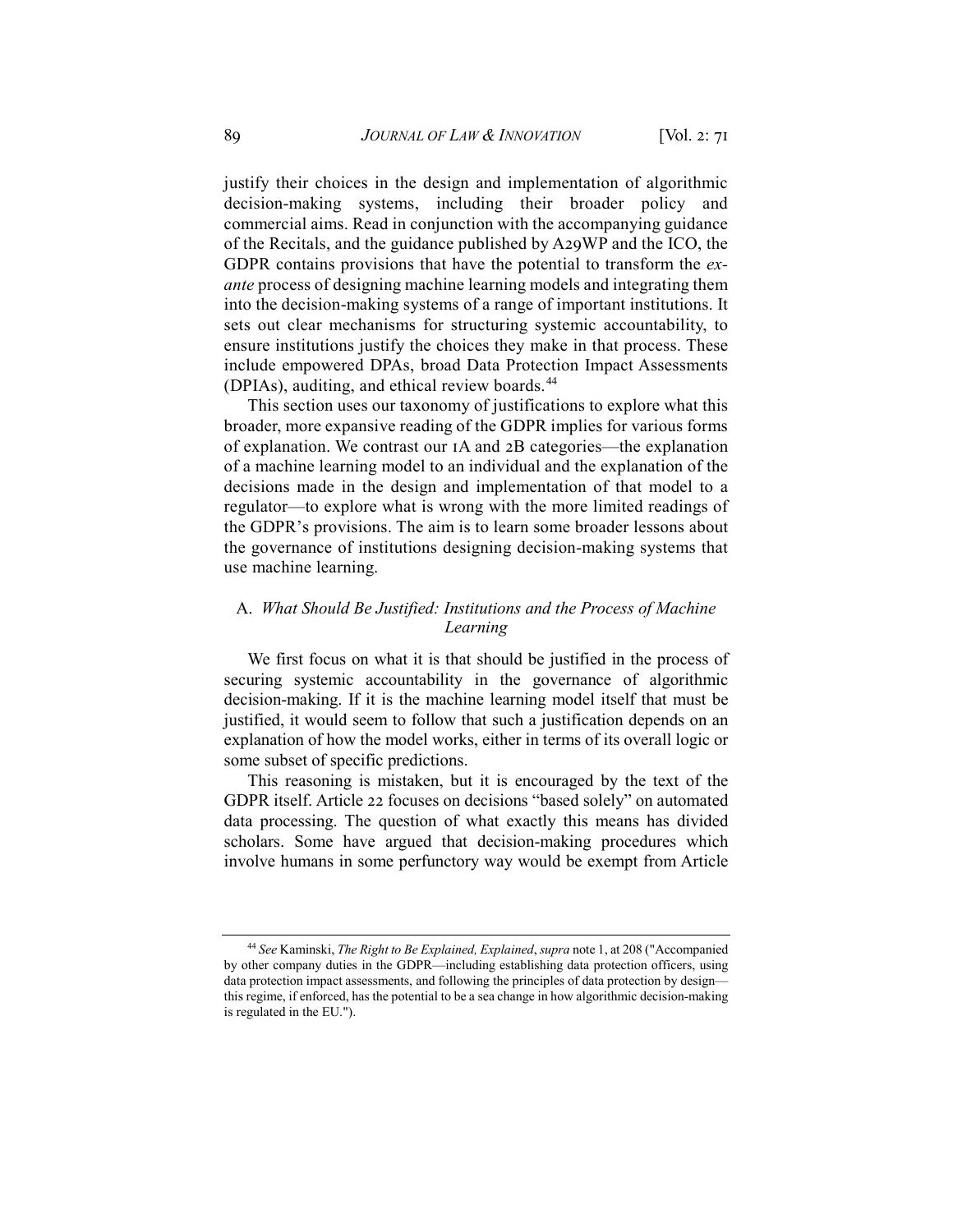22's requirements.<sup>[45](#page-20-0)</sup> Much more persuasively, others argue that human involvement must be meaningful, as the A29WP guidance states, involving a person who has the "authority and competence to change the decision."[46](#page-20-1) Article 22 in fact creates a strong presumption, or even prohibition, against solely automated decision-making, subject to three exceptions.[47](#page-20-2) The GDPR intends to target decision-making systems that are fully automated, those which are, for instance, wholly constituted by a machine learning model. The right to explanation applies to these cases only.[48](#page-20-3)

Articles 13, 14, and 15 then require that the data controller provide information about "the logic involved" in the automated decision-making. Here again, the language of the text itself is ambiguous. It is likely that this involves a requirement to explain the logic of the whole machine learning model rather than a subset of the predictions it produces.<sup>[49](#page-20-4)</sup> If so, the GDPR is broader than other legal requirements to explain automated decisions, such as the requirement in the Equal Credit Opportunity Act (ECOA) that an applicant be provided a "statement of specific reasons for the action taken."[50](#page-20-5) The ECOA requirement focuses on the individual outcome only, while the GDPR arguably requires a broader form of explanation.

This would seem to produce a view of the resulting right to explanation that falls squarely within the 1A category. The GDPR, on this view, requires an explanation of the logic of an entire machine learning model,

<span id="page-20-0"></span><sup>45</sup> *See* Sandra Wachter et al., *Why a Right to Explanation of Automated Decision-Making Does Not Exist in the General Data Protection Regulation*, *supra* note 32, at 88 ("Quite crucially, this creates a loophole whereby even nominal involvement of a human in the decisionmaking process allows for an otherwise automated mechanism to avoid invoking elements of the right of access.").

<span id="page-20-1"></span><sup>46</sup> *See* Casey et al., *Rethinking Explainable Machines*, *supra* note 1, at 171 ("According to the A29WP, companies must ensure that any human 'oversight of [a] decision is meaningful, rather than just a token gesture' if they intend for their systems to fall outside the scope of Article 22's provisions pertaining to decisions 'based solely on automated processing.'").

<span id="page-20-2"></span><sup>&</sup>lt;sup>47</sup> These exceptions are: consent, contract, or if authorised by Union or member state law. *See* Kaminski, *The Right to Be Explained, Explained*, *supra* note 1, at 197-198 (describing the three exceptions to the Article 22 right and prohibition); Isak Mendoza and Lee A. Bygrave, *The Right Not to Be Subject to Automated Decisions Based on Profiling* 14 (U. OSLO FAC. L. LEGAL STUDIES, Research Paper No. 2017-20, 2017) (providing the exceptions to the Article 22 right).

<span id="page-20-3"></span><sup>&</sup>lt;sup>48</sup> "Interpreting Article 22 as a prohibition rather than a right to be invoked means that individuals are automatically protected from the potential effects this type of processing may have." Article 29 *Data Protection Working Party, Guidelines on Automated Individual Decision-Making and Profiling for the Purposes of Regulation* 2016/679 (Feb. 6, 2018), at 20 [hereinafter A29WP]. Also note that, according to the Guidelines, the exceptions in Article 22 should be interpreted narrowly. *Id.* at 13.

<span id="page-20-5"></span><span id="page-20-4"></span><sup>49</sup> *See* Selbst & Powles, *Meaningful Information and the Right to Explanation*, *supra* note 23, at 236.

<sup>50</sup> 12 C.F.R. § 1002.9(a)(2)(i).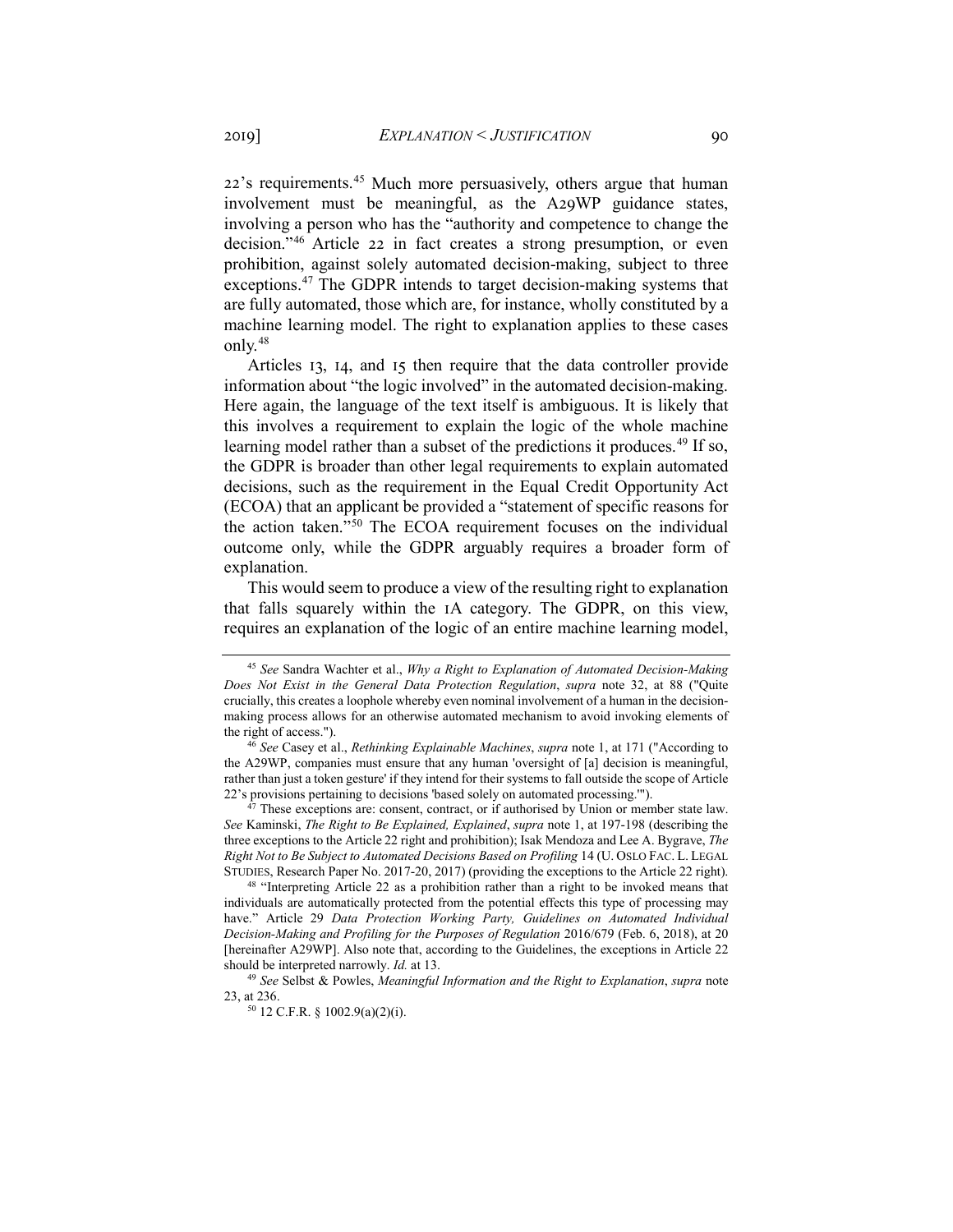where that model constitutes the whole decision-making procedure that results in legal or similarly significant effects on a data subject.

This is not only a limited reading of the provisions and intent of the GDPR, it also completely misunderstands the role that explanation should play in a broader system for structuring accountability in the governance of algorithmic decision-making. Machine learning is a way of establishing a decision-making procedure. It is best thought of as a process, one that involves choices at every stage. These choices are made by institutions who design and integrate machine learning models into their decisionmaking procedures. These choices profoundly shape the form the machine learning model takes, the role it plays in their decision-making procedures, and the effects those decisions have on individuals over time. We believe that the RtE should be read in the context of the GDPR's broader provisions for mechanisms to secure accountability over time. These focus on the ex-ante design and implementation of decision-making procedures using machine learning.<sup>[51](#page-21-0)</sup>

There are three crucial choices in the process of machine learning itself that must be considered, along with a broader set of choices about the role the machine learning model plays in the decision-making procedure, and the policy or commercial aims the institution has in deploying it.

#### 1. Outcome of Interest

First, the outcome of interest is what the machine learning model looks for, that is, what it predicts, ranks, or classifies. The selection of an outcome of interest very often embeds important moral and political choices, which profoundly shape the predictions, classifications, or rankings the model will produce.<sup>[52](#page-21-1)</sup> This choice, and the reasons for making it, require justification.

## 2. Training Data

Second, the training data set is what the machine learning models from. Recent research has developed several technical approaches to the evaluation of fairness in training data.<sup>[53](#page-21-2)</sup> There are multiple aspects to the selection and construction of a training dataset, all of which can be

<span id="page-21-1"></span><span id="page-21-0"></span><sup>51</sup> *See infra* note 52. 52 *See generally* Cary Coglianese and David Lehr, *Regulating by Robot: Administrative Decision Making in the Machine-Learning Era*, 105 GEO. L. J. 1147 (2017).

<span id="page-21-2"></span><sup>53</sup> *See generally* Rich Zemel et al., *Learning Fair Representations*, 2013 INT'L CONF. MACH. LEARNING 325 (2013); J. Henry Hinnefeld et al., *Evaluating Fairness Metrics in the Presence of Dataset Bias*, CORNELL UNIV. (Sept. 24, 2018), http://arxiv.org/abs/1809.09245.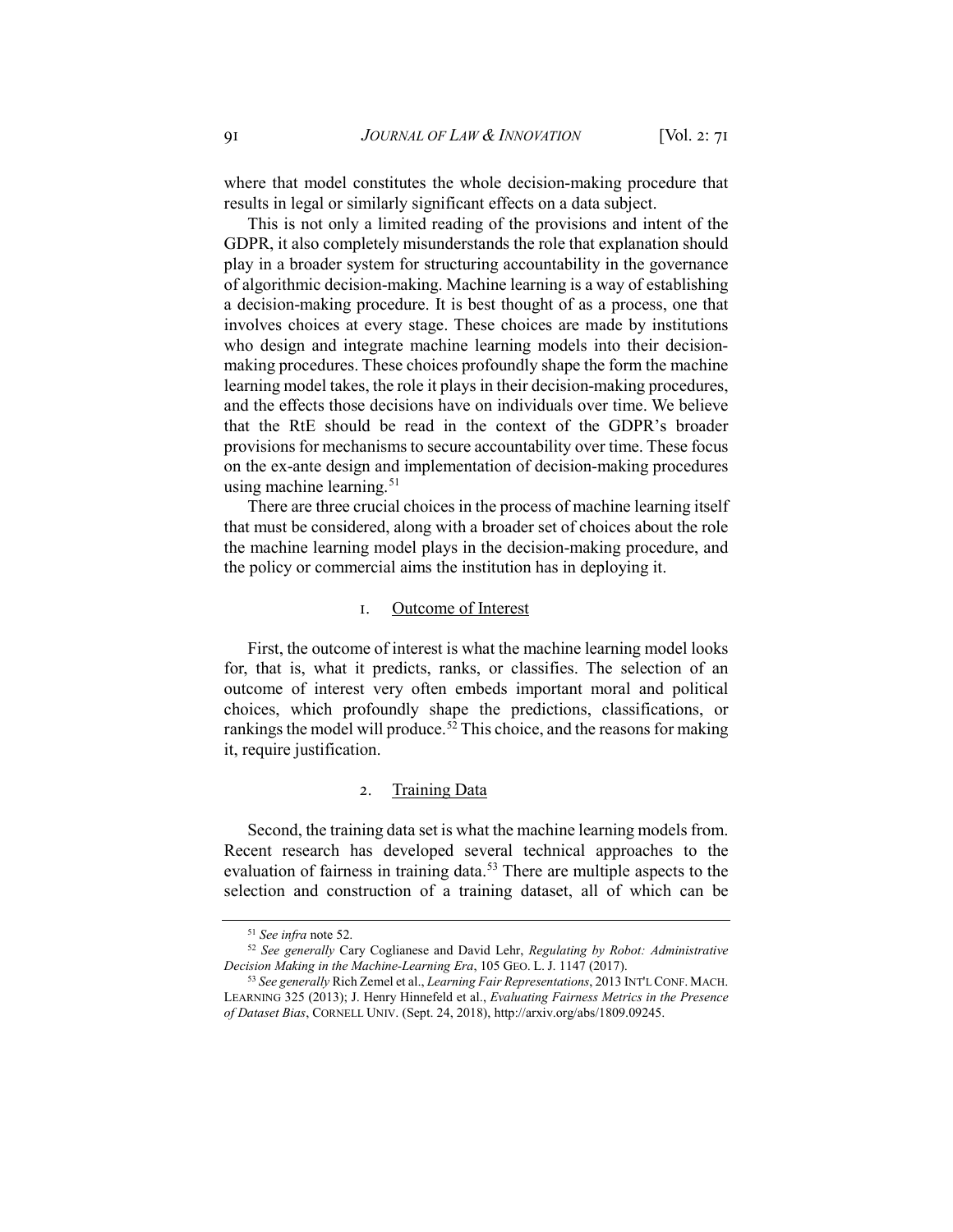extremely important in shaping the predictions of the resulting machine learning model. These range from choices about time periods, demographic representativeness, and how to label the data.

# 3. Features

Third, the features included in a machine learning model. This includes choices about whether to include or exclude protected traits, such as race and gender. Removing a protected trait from a model is neither necessary nor sufficient to prevent discrimination in machine learning. In fact, preventing discrimination may require that information about individual membership of protected groups be *included* in machine learning models; fairness might require awareness, not blindness.<sup>[54](#page-22-0)</sup> It also includes choices about whether to simplify the model by reducing the number of variables.<sup>[55](#page-22-1)</sup>

Accountability requires justification. The form of explanation that justification requires depends on who is justifying what to whom. The GDPR is concerned with holding to account institutions which use automated decision-making procedures in important spheres.<sup>[56](#page-22-2)</sup> Technical explanations of the logic of a machine learning model to an isolated individual will not be conducive to the kind of ongoing accountability the GDPR requires. The very form a machine learning model takes depends on choices made by humans in its design and implementation. The notion of providing a technical explanation of a machine learning model completely obscures the important and prior question: How did the rules that govern the operation of the automated decision come to be what they are? That is a question about the justification of institutional choices which is both prior to and much more significant than the question of what the

<span id="page-22-0"></span><sup>54</sup> *See generally* Cynthia Dwork et al., *Fairness through Awareness*, 2012 PROC. INNOVATIONS. IN THEORETICAL COMPUT. SCI. 214 (2012); Talia B. Gillis and Jann L. Spiess, *Big Data and Discrimination*, 86 U. CHI. L. REV. 459, 471 (2019); Symposium, Nina Grgic - Hlaca et al., *The Case for Process Fairness in Learning: Feature Selection for Fair Decision Making*, 29 CONF. ON NEURAL INFO. PROCESSING SYS. (2016).

<span id="page-22-1"></span><sup>&</sup>lt;sup>55</sup> Veale et al. describe a case in which the performance target of 75 percent was specified in advance, so the number of features could be reduced from 18,000 to 200, then 20, then 8, "because it's important to see how it works, we believe." Michael Veale, Max Van Kleek, and Reuben Binns, *Fairness and Accountability Design Needs for Algorithmic Support in High-Stakes Public Sector Decision-Making* 440, PROC. OF THE 2018 CHI. CONF. ON HUM. FACTORS IN COMP. SYS. (2018), http://arxiv.org/abs/1802.01029.

<span id="page-22-2"></span><sup>56</sup> For instance, the 'spheres' in which DPIAs might be required are described as 'high-risk' in the text. The A29WP guidance lists a set of concrete criteria that make clear the broad scope of what 'high-risk' might mean. *See* Casey et al., *supra* note 1, at 176 ("Article 35(7) of the GDPR enumerates four basic features that all DPIAs must, at a minimum, contain."); A29WP*, supra* note 48.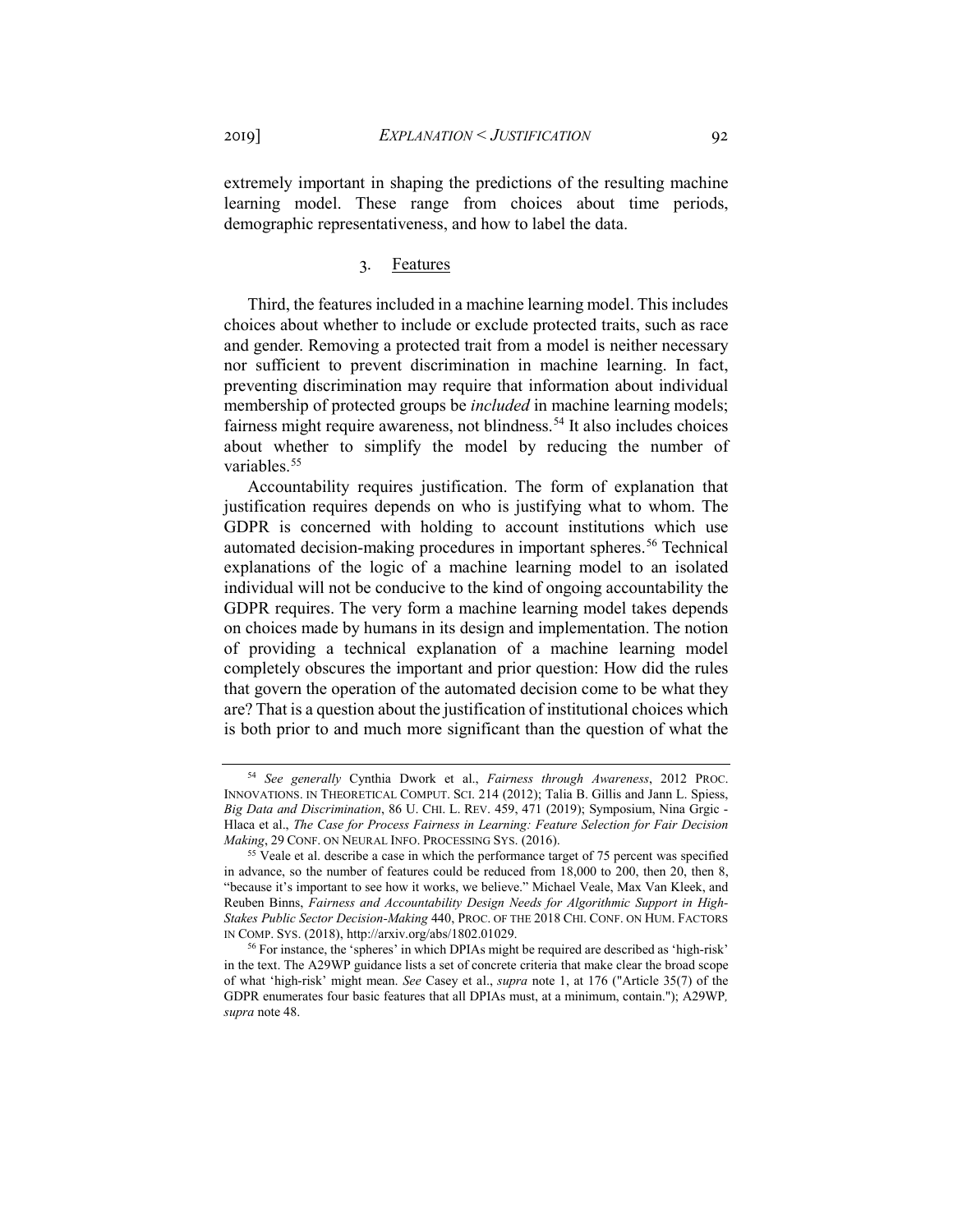rules are. It is also, we have argued, a question to which the GDPR's provisions aim to elicit an answer.

This is precisely what the A29WP guidance states. The guidance explains that "the complexity of machine-learning" algorithms "can make it challenging to understand how an automated decision-making process or profiling works.["57](#page-23-0) Such complexity, the guidance continues, "is no excuse for failing to provide information."[58](#page-23-1) Companies whose decisions are subject to the provisions of Article 22 "should find simple ways to tell the data subject about the rationale behind, or the criteria relied on in reaching the decision," "not necessarily a complex explanation of the algorithms used or [a] disclosure of the full algorithm."[59](#page-23-2) The guidance further clarifies that this will include information used in the decisionmaking process, including: categories of data; the source of that information; how many profiles were constructed and used in the procedure; and how that profile is used for a decision about the data subject.<sup>60</sup>

Institutions always make choices about how to design and integrate machine learning models into their decision-making procedures. In these choices lie trade-offs about discrimination and fairness, who wins and who loses, along with a host of other normative and epistemological assumptions. It is for these choices that an institution must be held accountable. The GDPR's provisions for a RtE must be understood in this context. Surrounding guidance makes clear that the appropriate form of explanation is not specifically about the logic of the machine learning model, but the choices an institution made in designing and integrating it into their decision-making system.<sup>[61](#page-23-4)</sup>

## B. *To Whom Should the Justification Be Offered: Regulators and Citizens*

There is also confusion about to whom the justification is owed. Here again, the language of the GDPR is not helpful. The GDPR text itself does not explain the aims of a RtE. However, the guidelines explain that "the data subject will only be able to challenge a decision or express their view

<sup>57</sup> *Id.* at 25.

<span id="page-23-4"></span><span id="page-23-3"></span><span id="page-23-2"></span><span id="page-23-1"></span><span id="page-23-0"></span><sup>&</sup>lt;sup>59</sup> *Id*.<br><sup>60</sup> *Id*. at 31. 60 *Id*. at 31. 60 *Id*. at 31. justification at which the GDPR aims, which they term 'legibility,' *See generally* Gianclaudio Malgieri and Giovanni Comandé, *Why a Right to Legibility of Automated Decision-Making Exists in the General Data Protection Regulation*, *supra* note 6.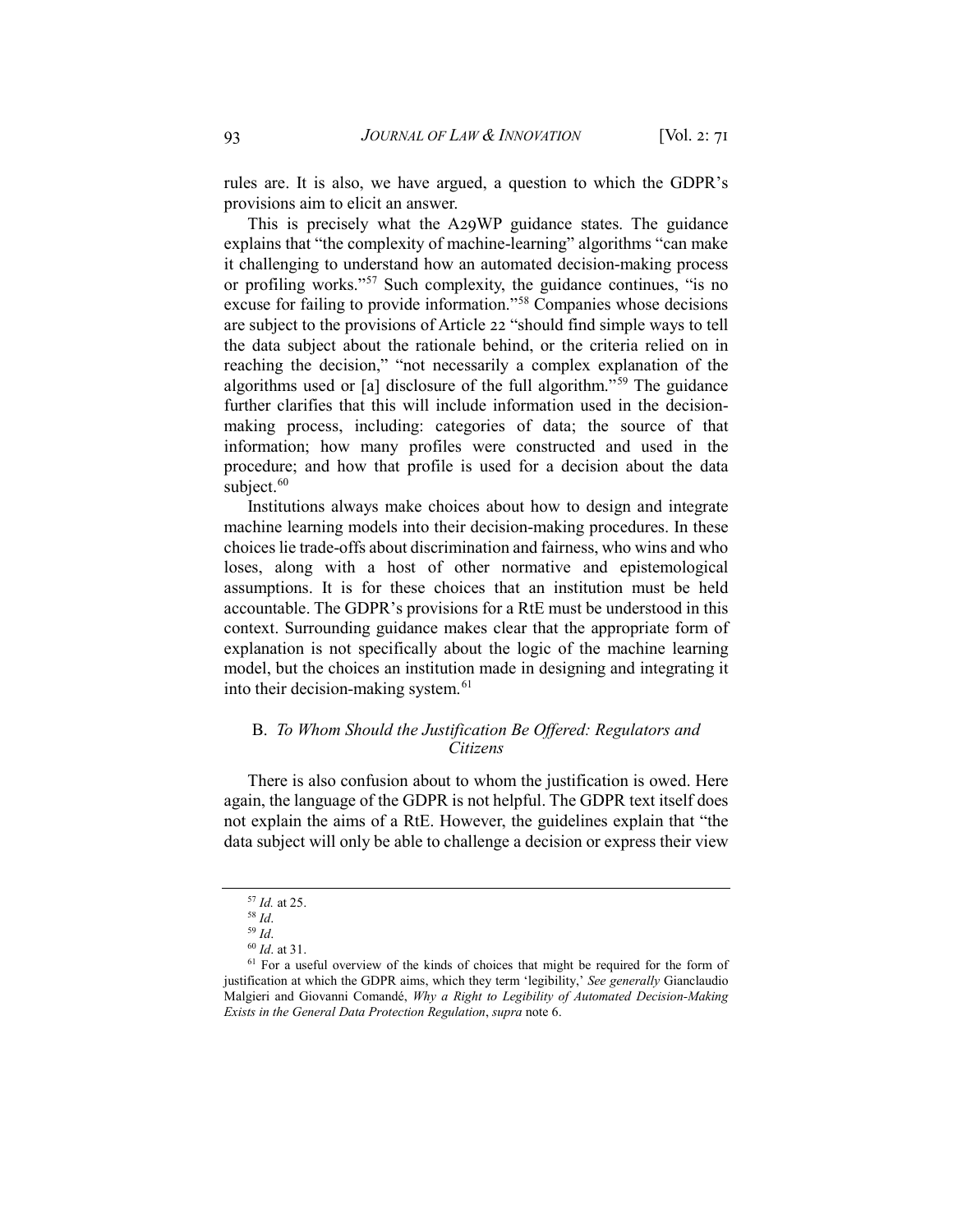if they fully understand how it has been made and on what basis."[62](#page-24-0) The emphasis on the ability to challenge the decision reflects the fact that on this view, the purpose of the explanation is to invoke a data subject's other fundamental rights. As Kaminski puts it, "[i]ndividual transparency provisions, as the guidelines make clear, are intended to empower individuals to invoke their rights under the GDPR."[63](#page-24-1)

We think this is a problem not with scholarly interpretations of the GDPR, but with the reasoning of the text itself and the guidelines surrounding it. The idea that the disclosure of information produces the enforcement of rights is not supported by evidence. Other areas of consumer behaviour research suggest people often struggle understanding straightforward information about products and how they pertain to their personal information.[64](#page-24-2) The GDPR's instrumental individual transparency approach goes one step further, assuming that individuals will not only understand the information they are provided, but also that they will recognize violations of their legal rights and act on them.<sup>[65](#page-24-3)</sup> Furthermore, many of the fundamental concerns about using machine learning to make decisions – most notably those related to bias and discrimination – can only be understood with a systematic and aggregate analysis of the decision-making procedure. The explanation of an individual decision to an isolated individual will not enable this kind of aggregate analysis; in fact, it may even obscure demands for obtaining it. The GDPR's account of the instrumental aim of an individual RtE is not convincing.

If systemic accountability is placed front and centre, rather than individual rights, it is clear that institutional justification of decisionmaking procedures must be offered to empowered, well-resourced regulators. There are ample provisions in the GDPR for doing just this. The individual RtE should not distract or detract from these provisions for systemic accountability. Rather, as we have consistently argued, the RtE should be viewed as a means to this broader end.

A focus on systemic accountability produces a very different view of the kind of explanations a regulator might require from an institution. We believe that at minimum, an explanation that supports the form of justification required by systemic accountability would answer the following questions. In all cases, the institution must not only provide a satisfactory answer to the question, it must provide reasons for the answers

<sup>62</sup> A29WP*, supra* note 48, at 27.

<sup>63</sup> Kaminski, *The Right to Be Explained, Explained*, *supra* note 1, at 211.

<span id="page-24-3"></span><span id="page-24-2"></span><span id="page-24-1"></span><span id="page-24-0"></span><sup>64</sup> *See supra* note 24. *See also* Oren Bar-Gill and Kevin Davis, *(Mis)perceptions of Law in Consumer Markets*, AM. L. & ECON. REV. (2017) (discussing misperceptions of the law, which is an additional reason that disclosures alone may be insufficient).

<sup>65</sup> *See* Edwards & Veale, *Enslaving the Algorithm*, *supra* note 5, at 52.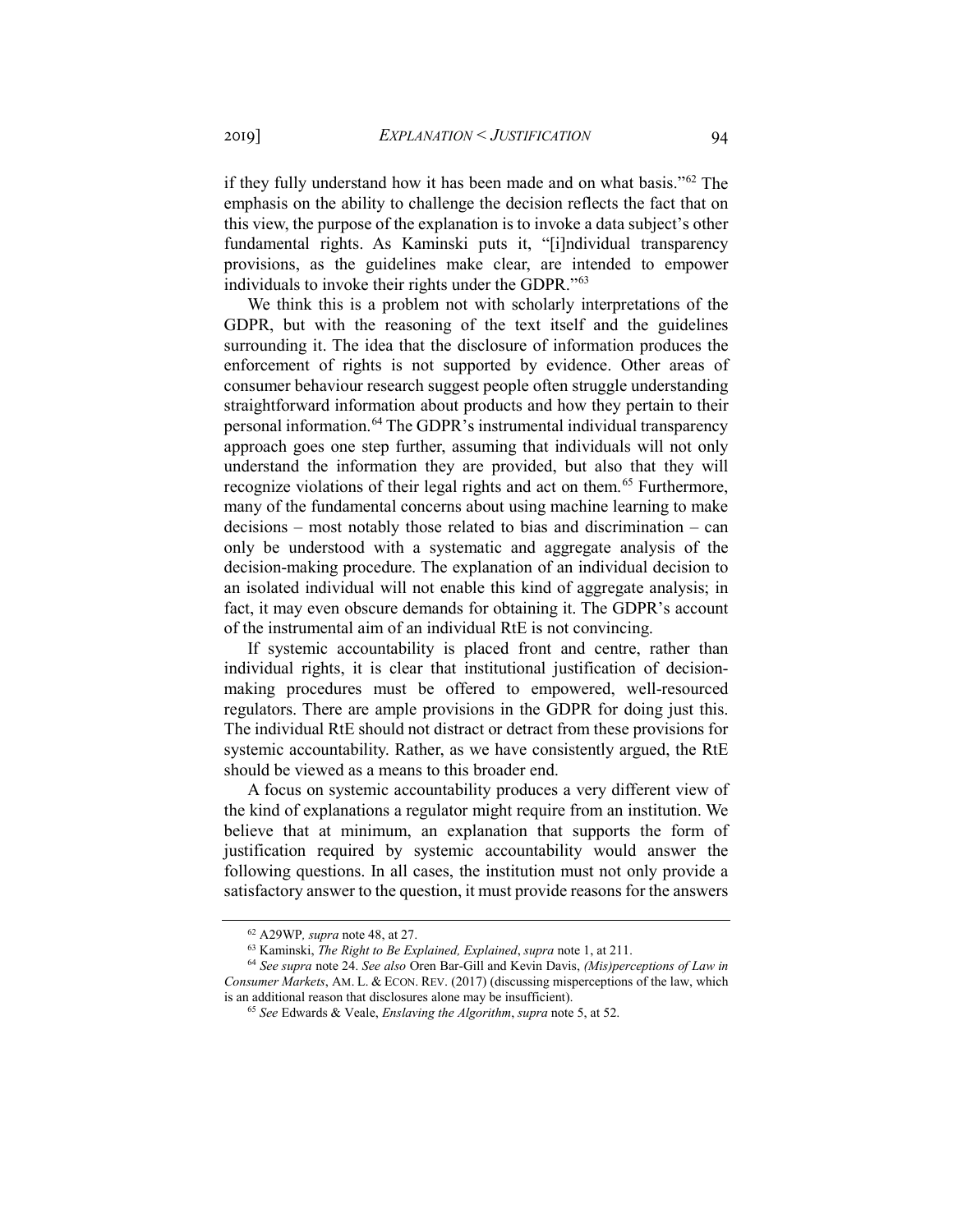given. Where relevant, answers could be accompanied by quantitative data and analysis.

- *1. What are the goals of the decision-making procedure?*
- *2. What are the company policies that constrain or inform the decision-making procedure, including the role machine learning plays within it?*
- 3. *How did the company define the outcome of interest the machine learning model was trained to predict? Why?*
- *4. How did the company select and construct the data on which the model was trained? If relevant, how was the data labelled and by whom? Was the impact of using other training data considered?*
- *5. What features did the company choose to include or excluded in the model? Why?*
- *6. Does the decision-making procedure involve human discretion? How precisely do the automated and human element of the decision-making procedure interact? Has the company considered how this interaction effects aggregate outcomes?*
- 7. *Has the lender considered how this interaction affects decisions?*[66](#page-25-0)

The GDPR has ample mechanisms for encouraging, if not requiring, companies to answer these questions. As Kaminski argues, rather than "arguing over" the "instrumental value of individual notice, or publicly releasing source code," we should be debating how to obtain structured "accountability across a firm's decision-making, over time."<sup>[67](#page-25-1)</sup>

Consider Data Protection Impact Assessments (DPIAs).<sup>[68](#page-25-2)</sup> DPIA's are a "process for building and demonstrating" compliance by systematically

<span id="page-25-0"></span><sup>66</sup> For an alternative and insightful list of questions, s*ee generally* Malgieri and Comandé, *supra* note 6, at 29-30. 67 Kaminski, *Binary Governance, supra* note 1, at 35.

<span id="page-25-2"></span><span id="page-25-1"></span><sup>&</sup>lt;sup>68</sup> There are others mechanisms in the GDPR for attaining systemic accountability, such as auditing and ethical review boards. *See e.g.* Kaminski, *Binary Governance, supra* note 1, at 8 ("The instrumental rationale for regulating algorithmic decision-making counsels that regulation should try to correct these problems, often by using systemic accountability mechanisms, such as ex ante technical requirements, audits, or oversight boards, to do so."); Kroll et al., *supra* note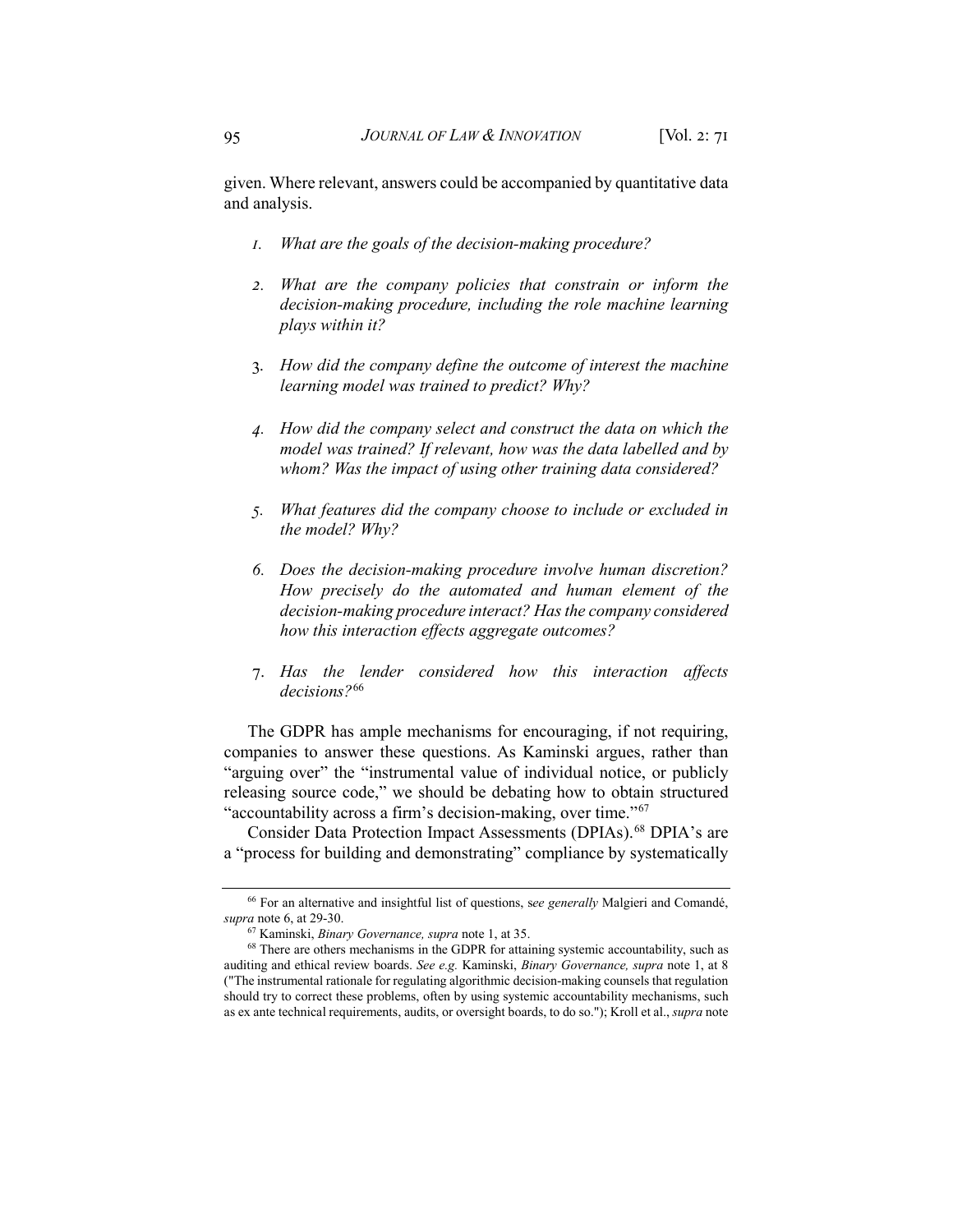examining how automated decision-making procedures are designed and implemented. They are meant to be an "iterative process" that fall within the GDPR's broader "data protection by design" principles, which apply throughout the design, implementation and monitoring of a decision-making procedure.<sup>[69](#page-26-0)</sup> DPIAs are more than simple recommendations of best practice. They are intended to apply to a broad range of institutions which use data to make important decisions. Importantly, those decisions must not be solely automated. As the A29WP guidance states, DPIAs apply "in the case of decision-making including profiling with legal or similarly significant effects that is not wholly automated, as well as solely automated decision-making defined in Article 22(1)."[70](#page-26-1) Where appropriate, companies should "seek the views of data subjects or their representatives" during the DPIA process.<sup>[71](#page-26-2)</sup> And companies should explain their reasons for making the choices they did in the design and implementation of their models.

In this context, the scope and content of the RtE is much broader. As Casey et al. argue, the right to explanation "is no mere remedial mechanism to be invoked by data subjects on an individual basis, but implies a more general form of oversight with broad implications for the design, prototyping, field testing, and deployment of data processing systems."[72](#page-26-3) We agree with Veale and Edwards that *ex ante* DPIAs will "become the required norm for algorithmic systems, especially where sensitive personal data, such as race or political opinion is processed on a large scale."[73](#page-26-4)

This is as it should be. The form of explanation required for institutional justification will often not be the technical explanation of the logic of machine learning models to isolated individuals. This is the 1A

<sup>33,</sup> at 660 ("Beyond transparency, auditing is another strategy for verifying how a computer system works."); Selbst & Barocas, *supra* note 3, at 1133 ("The most common trigger of the latter is a lawsuit, in which documents can be obtained and scrutinized and witnesses can be deposed or examined on the stand, but auditing requirements are another possibility.").

<span id="page-26-0"></span><sup>69</sup> *See* Casey et al. *supra* note 1, at 172-173; A29WP, *supra* note 48, at 29 ("As a key accountability tool, a DPIA enables the controller to assess the risks involved in automated decision-making, including profiling. It is a way of showing that suitable measures have been put in place to address those risks and demonstrate compliance with the GDPR.").

<span id="page-26-2"></span><span id="page-26-1"></span><sup>70</sup> *Id*. at 32 ("The following list, though not exhaustive, provides some good practice suggestions for controllers to consider when making solely automated decisions . . . ."). *See also* Casey et al., *supra* note 1, at 174 (According to the Regulation, DPIAs are mandatory '[w]here a type of processing[,] taking into account the nature, scope, context and purposes of the processing, is likely to result in a high risk to the rights and freedoms of natural persons.'") (internal citations omitted).<br> $\frac{71 \text{ Id. at 36}}{11 \text{ d. at 36}}$ .

<span id="page-26-4"></span><span id="page-26-3"></span><sup>71</sup> *Id*. at 36. 72 *Id.* at 39.

<sup>73</sup> Edwards & Veale, *Slave to the Algorithm?, supra* note 5, at 78.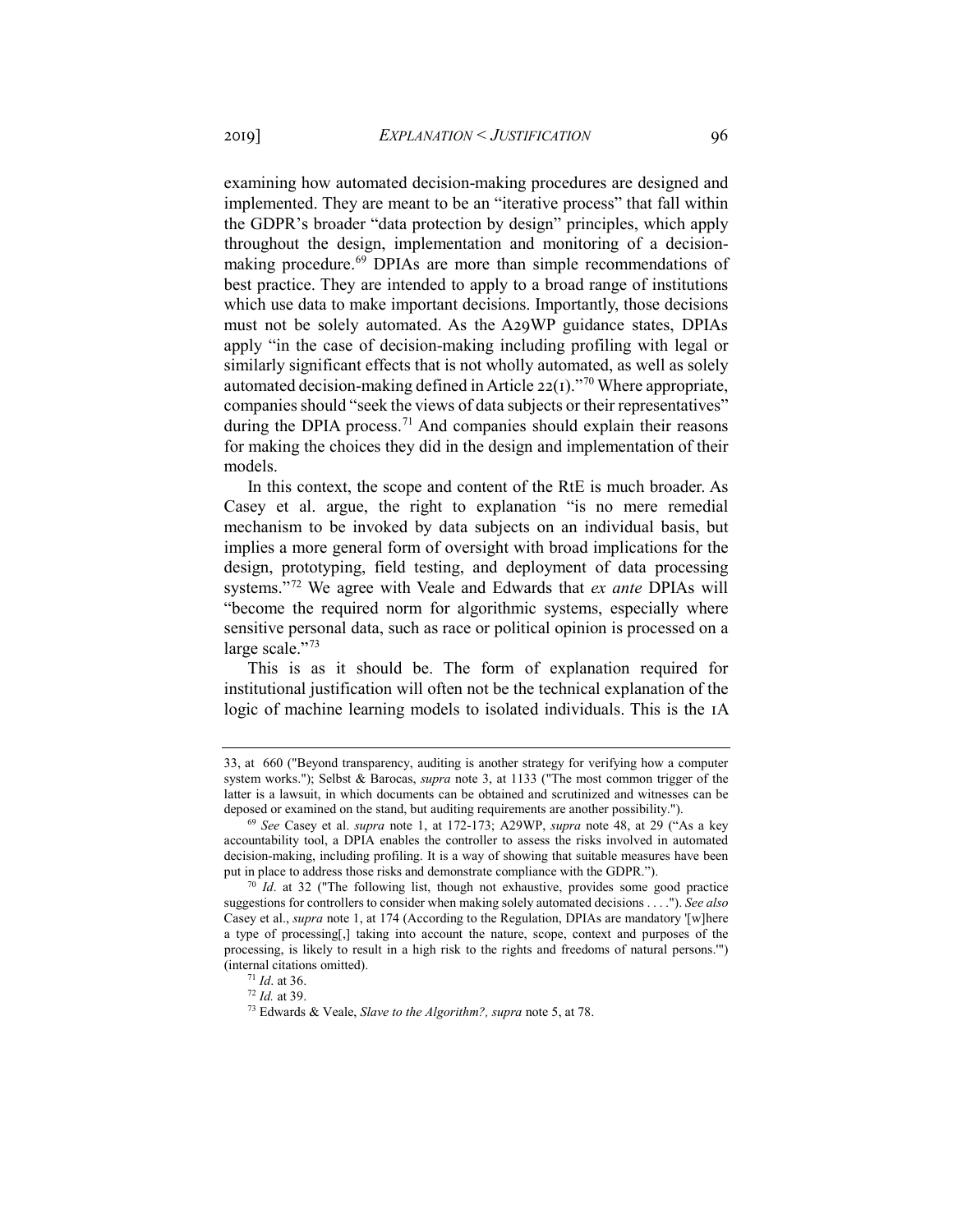category. Rather, it should be an explanation of the decisions an institution made in the design of a machine learning model and its integration into their decision-making procedure, to an empowered regulator. This is the 2B category. Reporting to a regulator rather than to an individual is necessary to reveal aggregate patterns and effects that are not discoverable when considering a decision in isolation.<sup>[74](#page-27-0)</sup> Regulators and other public bodies have the technical knowledge, skills and time to evaluate information that an individual does not. [75](#page-27-1) The very purpose of regulators is to take actions in situations when it is individually not worthwhile, but is socially desirable.

#### **CONCLUSION**

The RtE debate should begin with the foundational goal: accountability. Accountability is constitutive of democratic selfgovernance. It is an integral aspect of a citizenry's ongoing authorization of the complex decision-making systems which shape their lives. Part of what it means to be a citizen of a self-governing polity is to give and receive justifications of those decision-making systems. Explanations are

<span id="page-27-0"></span> $74$  One of us has written about this type of aggregate analysis elsewhere when considering the type of information a lender would provide to the CFPB to allow testing of whether credit pricing algorithms are compliant with discrimination law*. See generally* Talia B. Gillis & Jann L. Spiess, *Big Data and Discrimination*, 86 U. CHI. L. REV. 459 (2019). In the context of credit pricing discrimination, this has been one of the most significant barriers to a successful discrimination complaint. The passing of the Home Mortgage Disclosure Act in 1975, increased the ability to bring a successful discrimination claim and class action against lender since the Act mandated the disclosure of mortgage applications and their outcomes, allowing for an aggregate consideration of mortgage decisions. *See e.g.* Robert G. Schwemm & Calvin Bradford, *Proving Disparate Impact in Fair Housing Cases after Inclusive Communities*, 19 N.Y.U. J. LEGIS. & PUB. POL'Y 685, 713-15 (2016).

<span id="page-27-1"></span> $75$  Future technical research into explainability and interpretability in machine learning could benefit from assuming that the appropriate audience for their approaches is not isolated individuals but regulators. The great strength of Dwork's 'individual fairness' approach is that it isolates the normative choices and therefore makes possible a form of accountability, e.g. fair affirmative action, through the choice of the distance metric. It can require access to protected status information during the design phase, usually explicitly prohibited, which may require a big shift in policy. What matters though is a *procedure* which justifies the choice of the distance metric, which can be explained to either a regulator or, in some cases, those who are actually subject to the decision. *See* Dwork et al., *supra* note 54, at 2 (describing the "[c]onnection between individual fairness and group fairness," Dwork et al. state that "[s]tatistical parity is the property that the demographics of those receiving positive (or negative) classifications are identical to the demographics of the population as a whole. Statistical parity speaks to group fairness rather than individual fairness, and appears desirable, as it equalizes outcomes across protected and non-protected groups."); *see also id*. at 3 ("Justifying the *availability* of or access to the distance metric in various settings is one of the most challenging aspects of our framework, and in reality the metric used will most likely only be society's current best approximation to the truth.").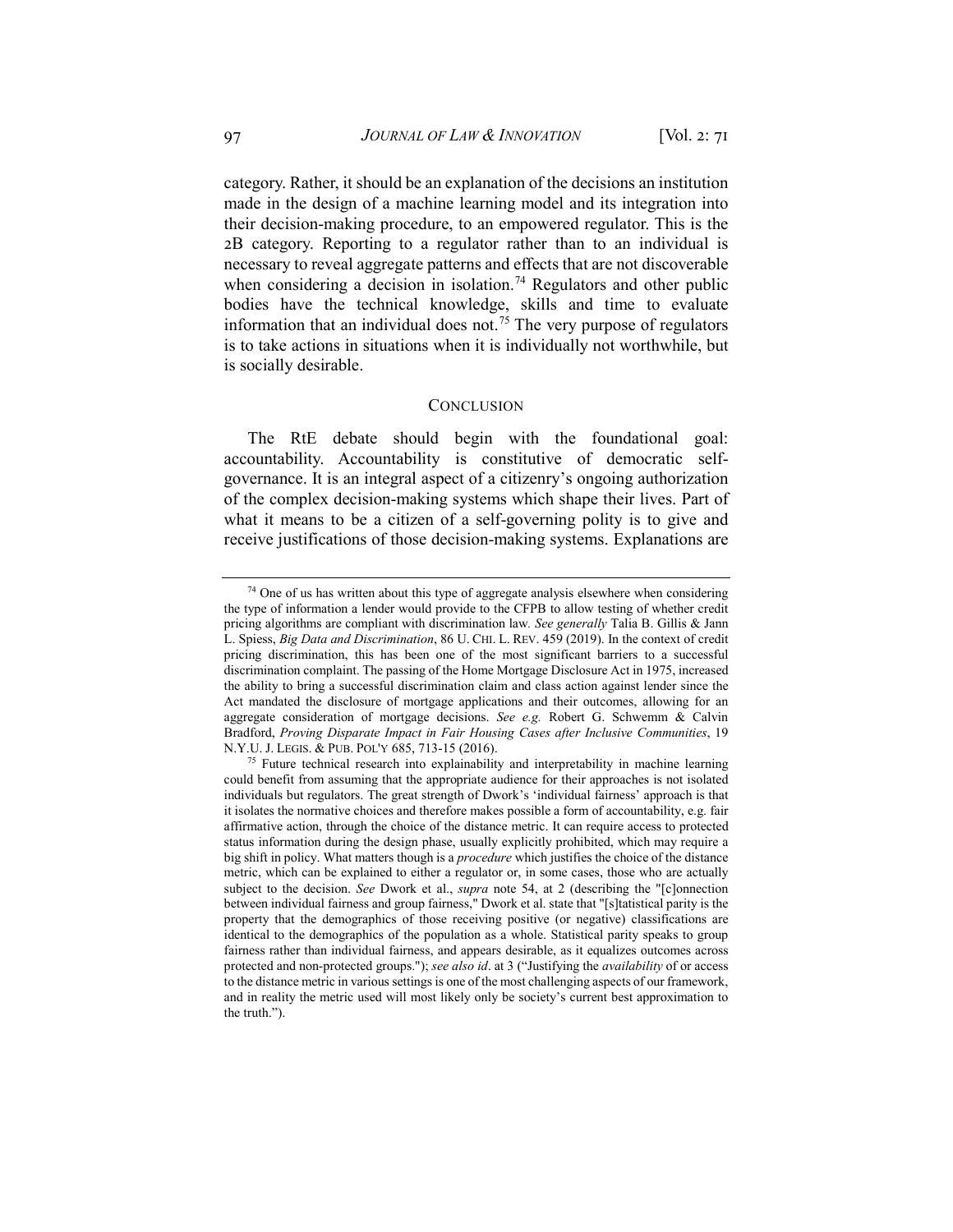valuable insofar as they are required to achieve systemic accountability over time. In practice, this means that the appropriate form of explanation will depend on who is justifying what to whom. We have argued that the RtE debate focuses far too much on the explanation of the logic of a machine learning model to isolated individuals. What matters for accountability is the justification by an institution of the choices it made in the design and implementation of a machine learning model. The form of systemic accountability should drive the form of institutional justification, which in turn, should drive the appropriate form of explanation.

Interpreting the GDPR matters because it is likely to shape future regulation of algorithmic decision-making. The primary concerns that arise when using machine learning to make, or assist with, important decisions are not satisfactorily addressed by focusing on the rights of isolated individuals, or the logic of an individual machine learning model itself. As we develop comprehensive governance structures to address the concerns that arise from the use of machine learning in decision-making, we should move beyond frameworks that rely on the individual enforcement of rights, and towards those which develop a systemic approach to establishing and maintaining accountability within a complex modern democracy.

This means moving beyond privacy as a lens through which to view the governance of algorithmic decision-making. Some of the limited ways in which the GDPR has been interpreted have been transplanted from older debates about privacy. This is partly because the GDPR itself grew out of earlier privacy provisions and it is partly because scholars who interpret it often cut their cloth in the privacy field. The focus on individual rights, as well as the notice and consent framework that underpins the GDPR's approach, are all characteristic of approaches to addressing concerns about privacy. As Kaminski puts it, "the strong system of individual rights" within the GDPR may come "at the cost of correcting systemic problems essential for achieving accountability in modern democracies.["76](#page-28-0) If the RtE is interpreted as requiring explanations of the logic of machine learning models to isolated individuals, these explanations are not likely to be useful to regulators in evaluating whether to accept the justification of an institution of its decision-making procedure. That is, such

<span id="page-28-0"></span><sup>76</sup> Kaminski, *Binary Governance*, *supra* note 1, at 74. This also means relating current discussions about the governance of algorithmic decision-making to a rich literature on regulatory strategies in an administrative state. *See e.g. id*. at 30-31 ("If there is already concern in administrative law over insulating government bureaucrats from electoral and judicial oversight, collaborative governance compounds such concerns by involving private parties.")